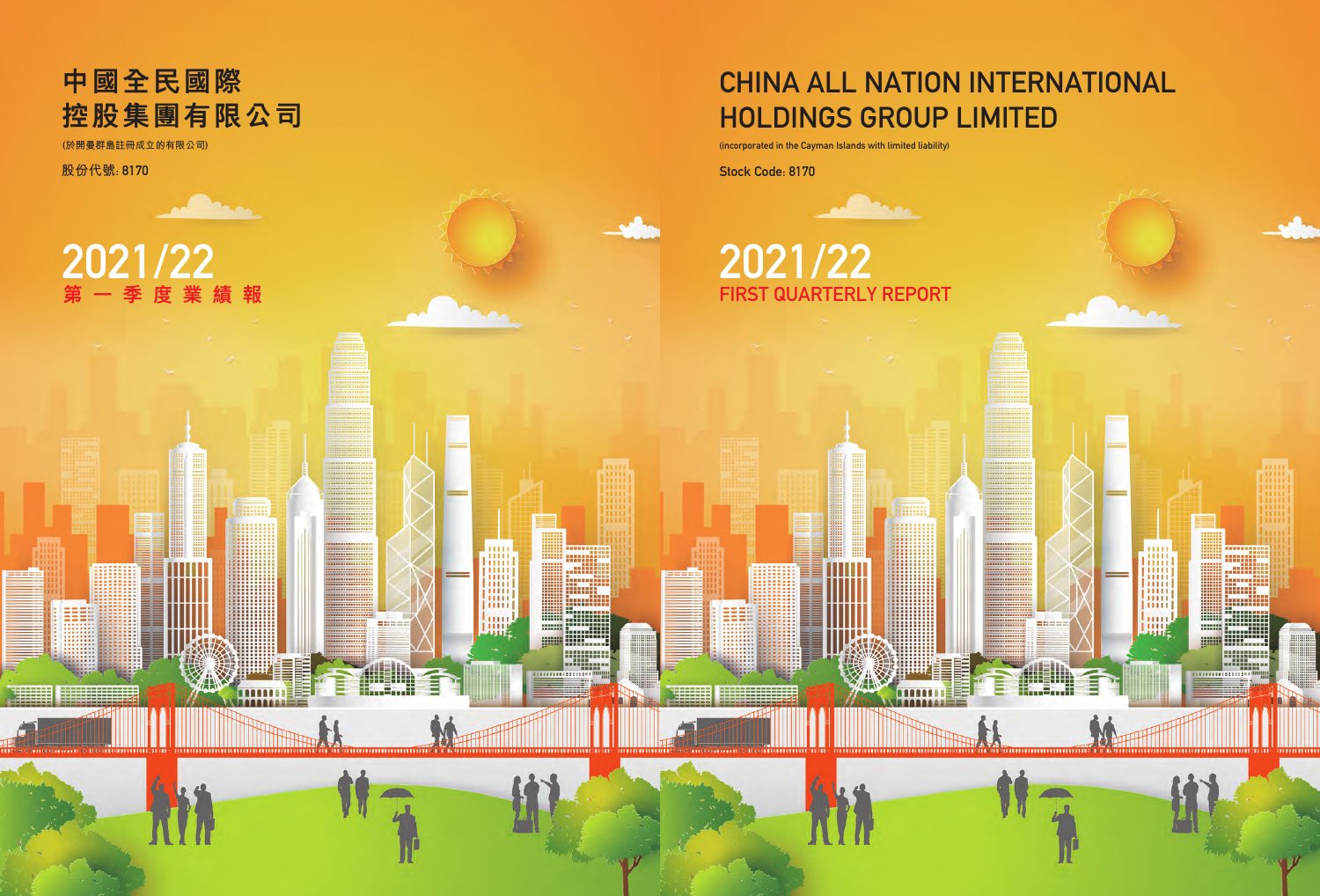

GEM has been positioned as a market designed to accommodate small and mid-sized companies to which a higher investment risk may be attached than other companies listed on the Stock Exchange. Prospective investors should be aware of the potential risks of investing in such companies and should make the decision to invest only after due and careful consideration.

Given that the companies listed on GEM are generally small and mid-sized companies, there is a risk that securities traded on GEM may be more susceptible to high market volatility than securities traded on the Main Board of the Stock Exchange and no assurance is given that there will be a liquid market in the securities traded on GEM.

Hong Kong Exchanges and Clearing Limited and the Stock Exchange take no responsibility for the contents of this report, make no representation as to its accuracy or completeness and expressly disclaim any liability whatsoever for any loss howsoever arising from or in reliance upon the whole or any part of the contents of this report.

This report, for which the directors (the "Directors") of China All Nation International Holdings Group Limited (the "Company", together with its subsidiaries, the "Group") collectively and individually accept full responsibility, includes particulars given in compliance with the Rules (the "GEM Listing Rules") Governing the Listing of Securities on GEM for the purpose of giving information with regard to the Company. The Directors, having made all reasonable enquiries, confirm that to the best of their knowledge and belief the information contained in this report is accurate and complete in all material respects and not misleading or deceptive, and there are no other matters the omission of which would make any statement herein or this report misleading.

m

----------........

------

maan ah

8888888

1995 **. . . . . .** 

,,,,,,,,,, eestiiniin Em mm

............

-----------------**\*\*\*\*\*\*\*\*\*\*\*\*\*\*\*\*\*\*** 

--------------------------------------------,,,,,,,,,,,,,,,,

--------------

..............

-----

------------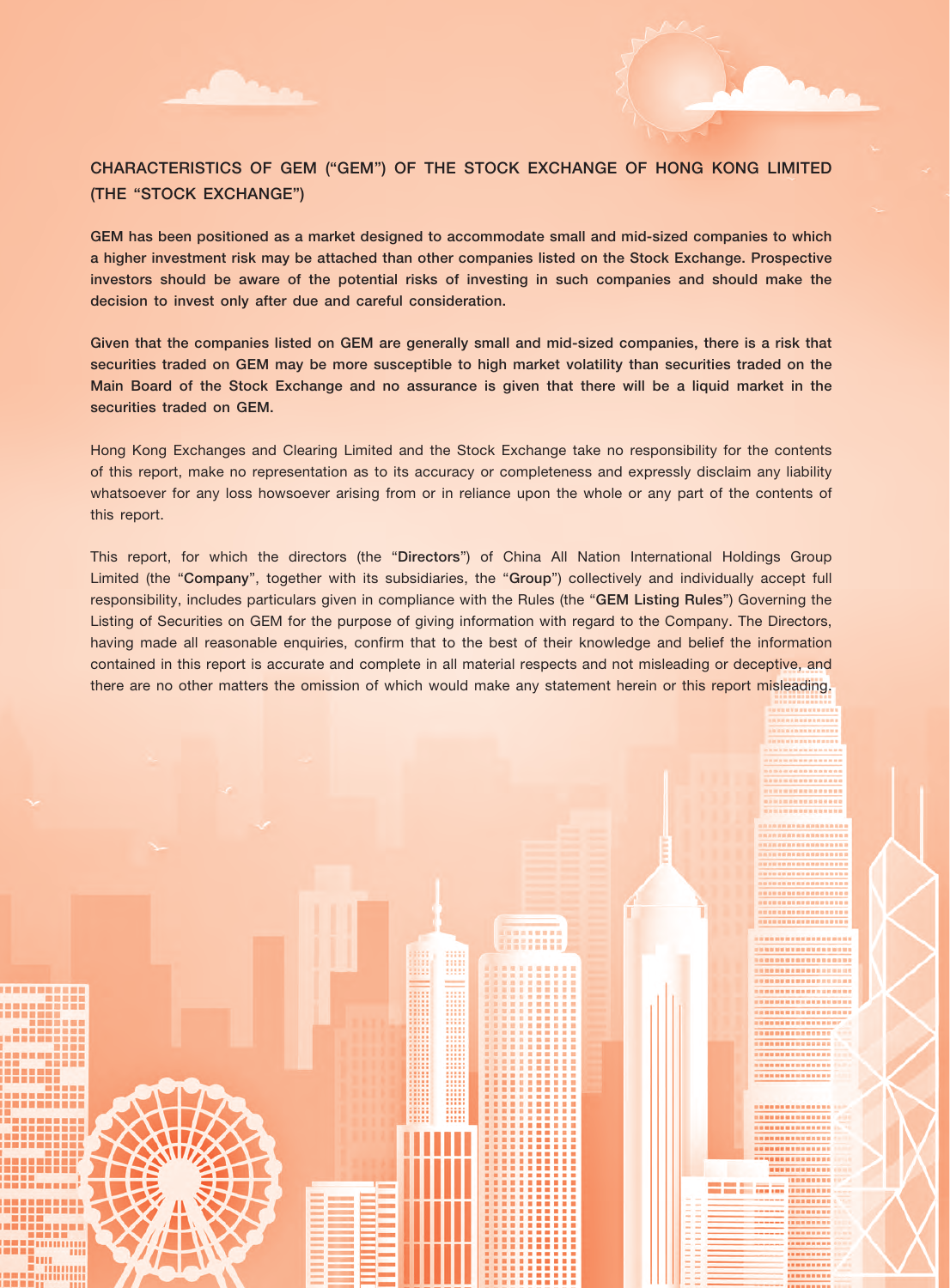# FINANCIAL HIGHLIGHTS FOR THE THREE MONTHS ENDED 31 OCTOBER 2021

- The Group's revenue amounted to approximately HK\$37.0 million for the three months ended 31 October 2021 (the "Relevant Period"), representing a decrease of approximately HK\$15.1 million or approximately 29.0% as compared to the three months ended 31 October 2020.
- The profit attributable to owners of the Company is approximately HK\$5.9 million for the Relevant Period, representing an increase of approximately HK\$2.3 million or approximately 63.9% as compared to the three months ended 31 October 2020, which is mainly due to the increase in revenue derived from the commodity trading business of the Group during the Relevant Period.
- The Board does not recommend the payment of dividend for the Relevant Period.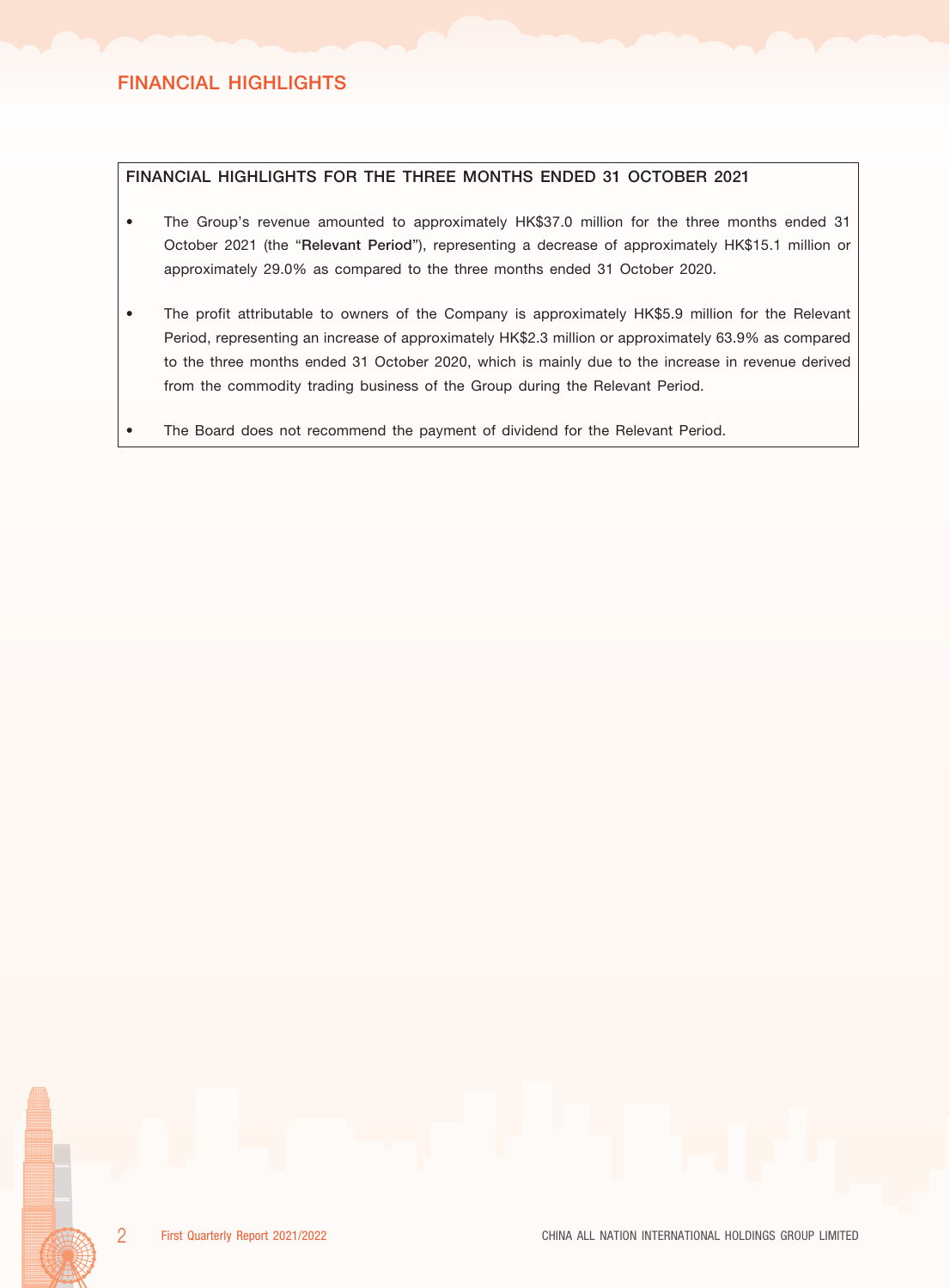# FIRST QUARTERLY RESULTS

Three months ended 31 October

The board of Directors (the "Board") of China All Nation International Holdings Group Limited is pleased to announce the unaudited condensed consolidated results of the Group for the three months ended 31 October 2021 (the "Relevant Period"), together with the unaudited comparative figures for the corresponding period in 2020, as follows:

# UNAUDITED CONDENSED CONSOLIDATED STATEMENT OF PROFIT OR LOSS AND OTHER COMPREHENSIVE INCOME

For the three months ended 31 October 2021

|                                                                                                                                                                                                        | <b>Notes</b>              | 2021<br><b>HK\$'000</b><br>(Unaudited) | 2020<br>HK\$'000<br>(Unaudited)         |
|--------------------------------------------------------------------------------------------------------------------------------------------------------------------------------------------------------|---------------------------|----------------------------------------|-----------------------------------------|
| Revenue<br>Cost of services                                                                                                                                                                            | $\ensuremath{\mathsf{3}}$ | 36,963<br>(19,908)                     | 52,032<br>(37, 603)                     |
| Gross profit<br>Other income and gains<br>Administrative and other operating expenses<br>Finance costs                                                                                                 | 4<br>5                    | 17,055<br>575<br>(4, 499)<br>(3,820)   | 14,429<br>1,047<br>(5, 518)<br>(4, 361) |
| Profit before income tax<br>Income tax expense                                                                                                                                                         | 6<br>$\overline{7}$       | 9,311<br>(3, 449)                      | 5,597<br>(2,020)                        |
| Profit for the period                                                                                                                                                                                  |                           | 5,862                                  | 3,577                                   |
| Other comprehensive income for the period<br>Items that may be reclassified subsequently to<br>profit or loss:<br>Exchange differences on translation of financial<br>statements of foreign operations |                           | 2,591                                  | 2,477                                   |
| Total comprehensive income for the period,<br>net of income tax                                                                                                                                        |                           | 8,453                                  | 6,054                                   |
| Profit/(loss) for the period attributable to:<br>Owners of the Company<br>Non-controlling interests                                                                                                    |                           | 5,862<br>5,862                         | 3,578<br>(1)<br>3,577                   |
| Total comprehensive income/(expenses) for the period<br>attributable to:                                                                                                                               |                           |                                        |                                         |
| Owners of the Company<br>Non-controlling interests                                                                                                                                                     |                           | 8,453                                  | 6,055<br>(1)                            |
|                                                                                                                                                                                                        |                           | 8,453                                  | 6,054                                   |
| Earnings per share attributable to the owners of<br>the Company                                                                                                                                        |                           |                                        |                                         |
| - Basic and diluted earnings per share (HK cents)                                                                                                                                                      | 9                         | 1.42                                   | 0.87                                    |

Details of dividends are disclosed in Note 8 to the unaudited condensed consolidated financial statements of the Company for the Relevant Period.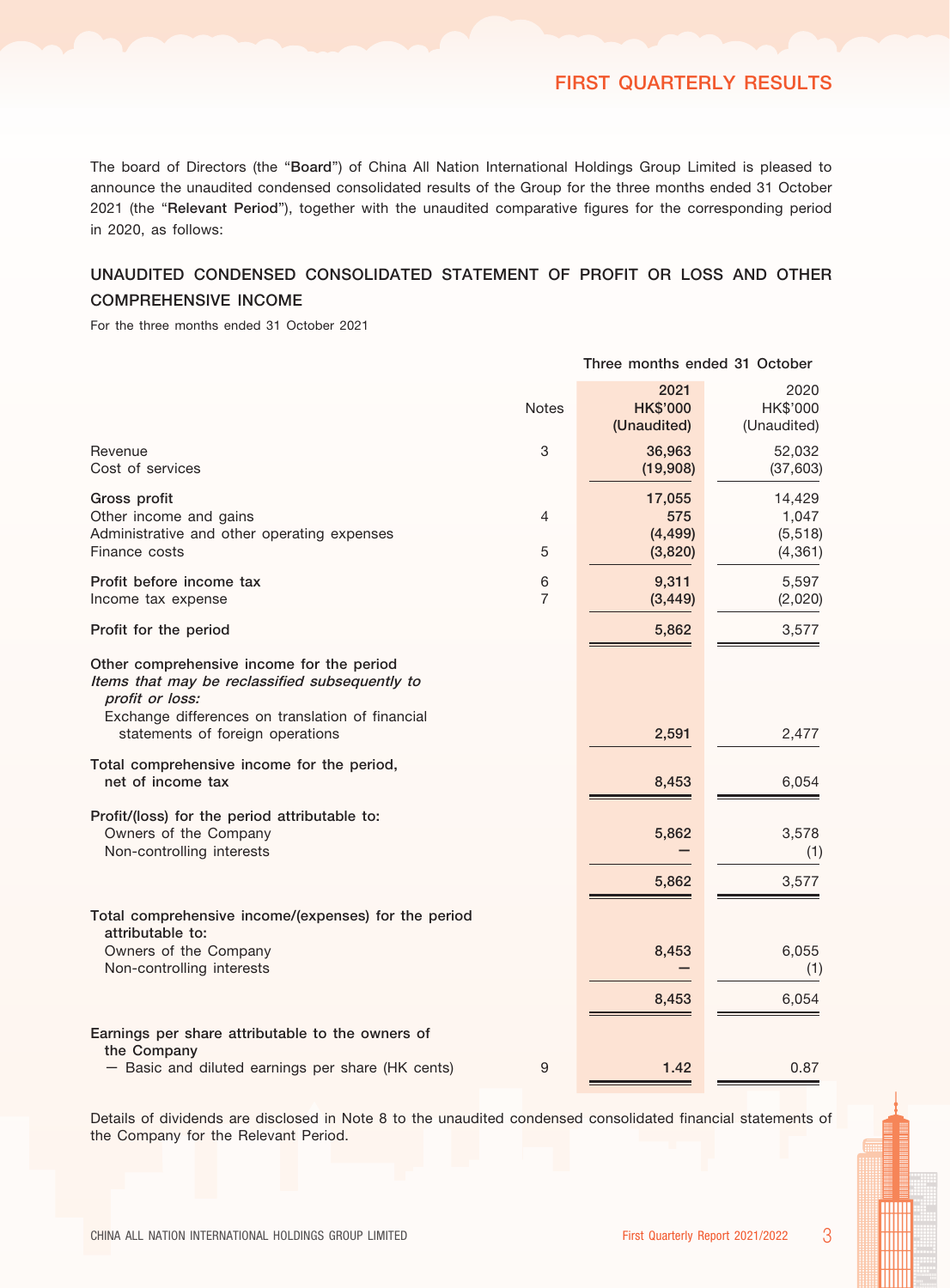# UNAUDITED CONDENSED CONSOLIDATED STATEMENT OF CHANGES IN EQUITY

For the three months ended 31 October 2021

|                                                                                                                                                              | Share<br>capital<br>HK\$'000 | Share<br>premium<br>HK\$'000 | Other<br>reserves<br><b>HK\$'000</b> | Sub-total<br><b>HK\$'000</b> | Non-<br>controlling<br>interests<br><b>HK\$'000</b> | Total<br>equity<br>HK\$'000 |
|--------------------------------------------------------------------------------------------------------------------------------------------------------------|------------------------------|------------------------------|--------------------------------------|------------------------------|-----------------------------------------------------|-----------------------------|
| Balance as at<br>1 August 2020 (audited)                                                                                                                     | 4,112                        | 24,394                       | 70,127                               | 98,633                       | (750)                                               | 97,883                      |
| Profit/(loss) for the period<br>Other comprehensive income<br>for the period<br>Exchange differences on<br>translation of financial<br>statements of foreign |                              |                              | 3,578                                | 3,578                        | (1)                                                 | 3,577                       |
| operations                                                                                                                                                   |                              |                              | 2,477                                | 2,477                        |                                                     | 2,477                       |
| Total comprehensive income/<br>(expenses) for the period                                                                                                     |                              |                              | 6,055                                | 6,055                        | (1)                                                 | 6,054                       |
| As at 31 October 2020<br>(unaudited)                                                                                                                         | 4,112                        | 24,394                       | 76,182                               | 104,688                      | (751)                                               | 103,937                     |
| Balance as at<br>1 August 2021 (audited)                                                                                                                     | 4,112                        | 24,394                       | 93,784                               | 122,290                      |                                                     | 122,290                     |
| Profit for the period<br>Other comprehensive income<br>for the period<br>Exchange differences on<br>translation of financial<br>statements of foreign        |                              |                              | 5,862                                | 5,862                        |                                                     | 5,862                       |
| operations                                                                                                                                                   |                              |                              | 2,591                                | 2,591                        |                                                     | 2,591                       |
| Total comprehensive income<br>for the period                                                                                                                 |                              |                              | 8,453                                | 8,453                        |                                                     | 8,453                       |
| As at 31 October 2021<br>(unaudited)                                                                                                                         | 4,112                        | 24,394                       | 102,237                              | 130,743                      |                                                     | 130,743                     |

#### Attributable to owners of the Company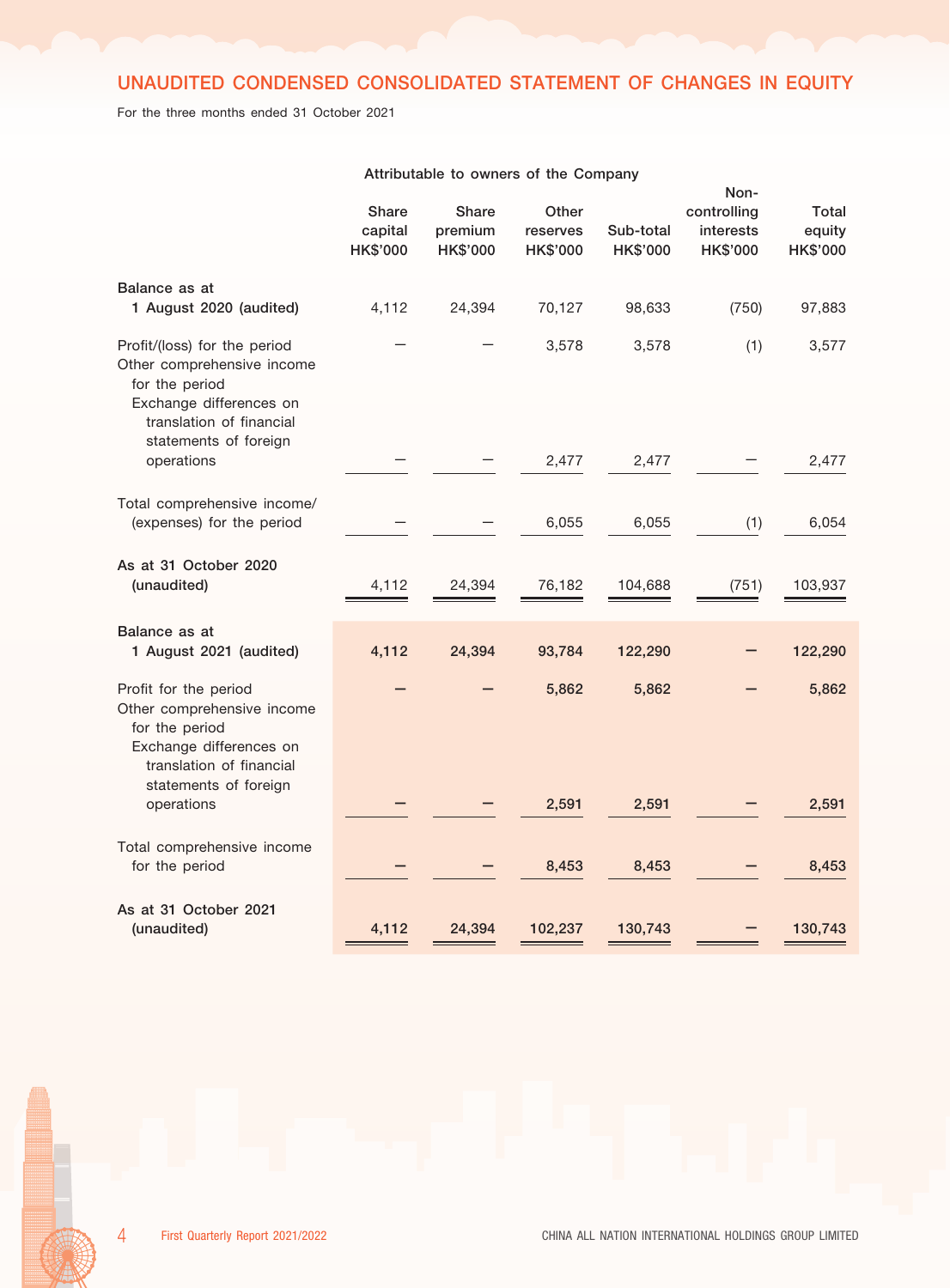For the three months ended 31 October 2021

#### 1. GENERAL INFORMATION

China All Nation International Holdings Group Limited (the "Company") was incorporated and registered as an exempted company with limited liability under the Companies Law of the Cayman Islands. The issued shares of the Company are listed on GEM ("GEM") of The Stock Exchange of Hong Kong Limited (the "Stock Exchange").

The registered office address of the Company is Windward 3, Regatta Office Park, PO Box 1350, Grand Cayman KY1-1108, Cayman Islands. The address of the Company's principal place of business in Hong Kong is Unit 2918, 29/F., Shui On Centre, No. 6–8 Harbour Road, Wanchai, Hong Kong.

The Company is an investment holding company and its subsidiaries are principally engaged in the provision of civil engineering consulting and contracting services in Hong Kong, property sub-leasing and management services business in the People's Republic of China (the "PRC"), interior design and decoration works in both Hong Kong and the PRC and commodity trading business in the PRC.

#### 2. BASIS OF PREPARATION

These unaudited condensed consolidated financial statements for the Relevant Period have been prepared in accordance with Hong Kong Financial Reporting Standards ("HKFRSs"), which collective term includes all individual Hong Kong Financial Reporting Standards, Hong Kong Accounting Standards ("HKASs") and Interpretations issued by the Hong Kong Institute of Certified Public Accountants ("HKICPA"), accounting principles generally accepted in Hong Kong and the disclosure requirements of the Hong Kong Companies Ordinance. The accounting policies and basis of preparation adopted in the preparation of the unaudited condensed consolidated financial statements for the Relevant Period are consistent with those adopted in the consolidated financial statements of the Company for the year ended 31 July 2021, except for the adoption of new and amendments to HKFRSs that affect the Group and has adopted the first time for the current period's unaudited condensed consolidated first quarterly results.

The HKICPA has issued a number of new and revised HKFRSs and interpretations that are first effective or available for early adoption for the current accounting period of the Group. The adoption of these new and revised HKFRSs has no material effect on the unaudited condensed consolidated financial statements.

The Group has not adopted early any new and revised HKFRSs that are relevant to the Group have been issued but are not yet effective for the current accounting period.

The unaudited condensed consolidated financial statements for the Relevant Period have not been audited by the Company's independent auditor, but have been reviewed by the audit committee of the Board.

The unaudited condensed consolidated financial statements for the Relevant Period are presented in Hong Kong dollars ("HK\$") and all value are rounded to the nearest thousand except when otherwise indicated, which is the functional currency of the Company.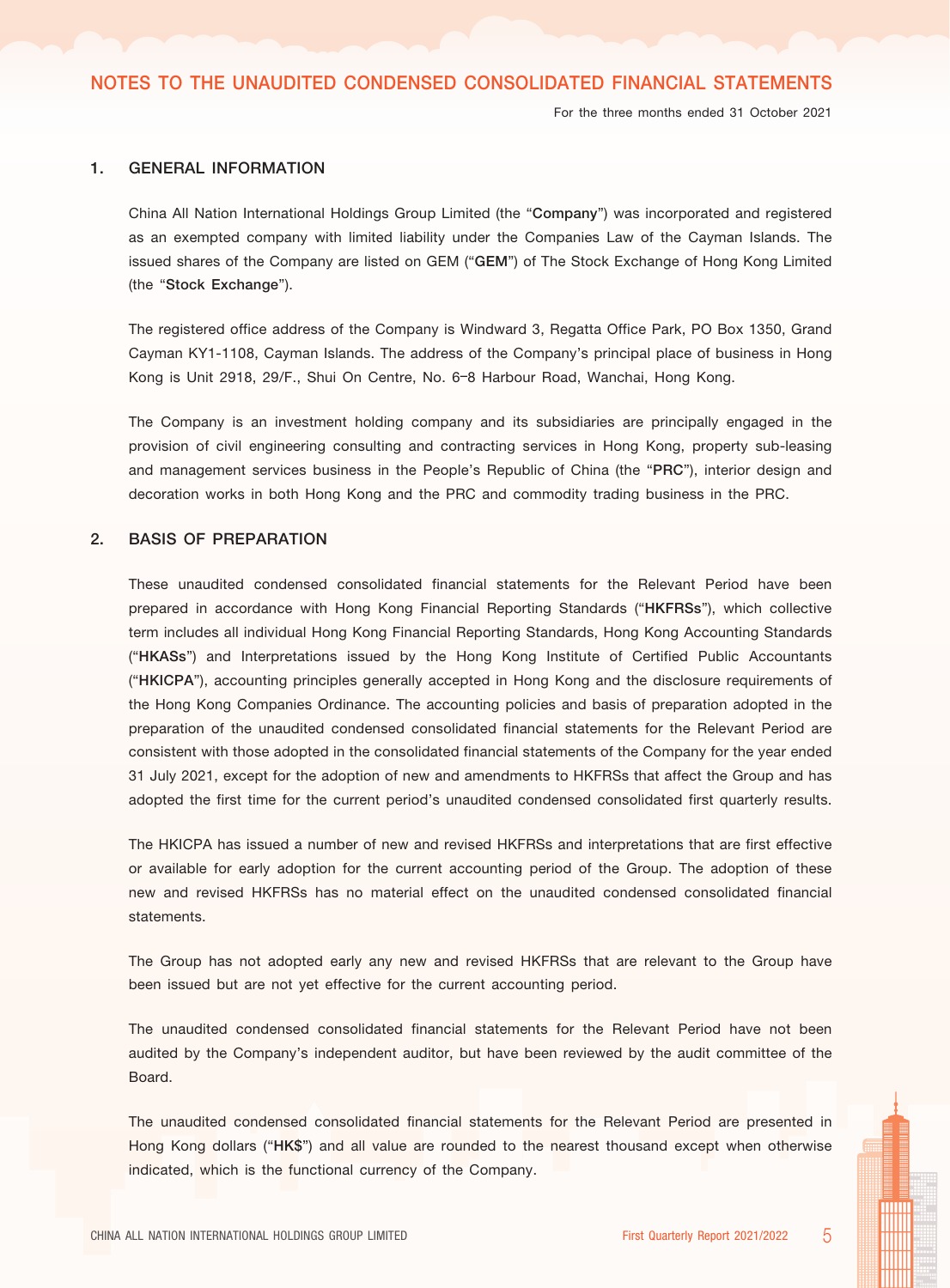For the three months ended 31 October 2021

#### 3. REVENUE AND SEGMENT INFORMATION

Revenue, which is also the Group's turnover, represents revenue from provision of contracting, property sub-leasing and management services, interior design and decoration works and commodity trading in the ordinary course of business. Revenue recognised during the three months ended 31 October 2021 and 2020 are as follows:

|                                                          | Three months ended 31 October |             |
|----------------------------------------------------------|-------------------------------|-------------|
|                                                          | 2021                          | 2020        |
|                                                          | <b>HK\$'000</b>               | HK\$'000    |
|                                                          | (Unaudited)                   | (Unaudited) |
|                                                          |                               |             |
| Revenue from property sub-leasing:                       |                               |             |
| Gross rental income                                      | 15,211                        | 15,659      |
| Finance income on finance lease receivables              | 2,347                         | 2,103       |
| Net income from sub-leasing right-of-use assets          | 7,782                         | 1,804       |
|                                                          |                               |             |
| Revenue from contracts with customers within scope of    |                               |             |
| HKFRS 15, types of goods or services:                    |                               |             |
| Contracting                                              | 700                           | 1,520       |
| Property management fee income and value-adding services | 3,148                         | 2,929       |
| Interior design and decoration works                     | 3,752                         | 28,017      |
| Commission income from commodity trading                 | 4,023                         |             |
|                                                          |                               |             |
|                                                          | 36,963                        | 52,032      |

The management of the Company has determined the operating segments based on the reports reviewed by the Directors, the chief operating decision-maker, that are used to make strategic decisions. The Directors consider the business from a product/service perspective. The Group's operating and reportable segments are analysed as follows:

Contracting: Provision of undertaking general building works as contractor in Hong Kong.

Property sub-leasing and management services: The sub-leasing of properties and provision of property management and value-adding services in the PRC.

Interior design and decoration works: Provision of interior design services and decoration works in Hong Kong and the PRC.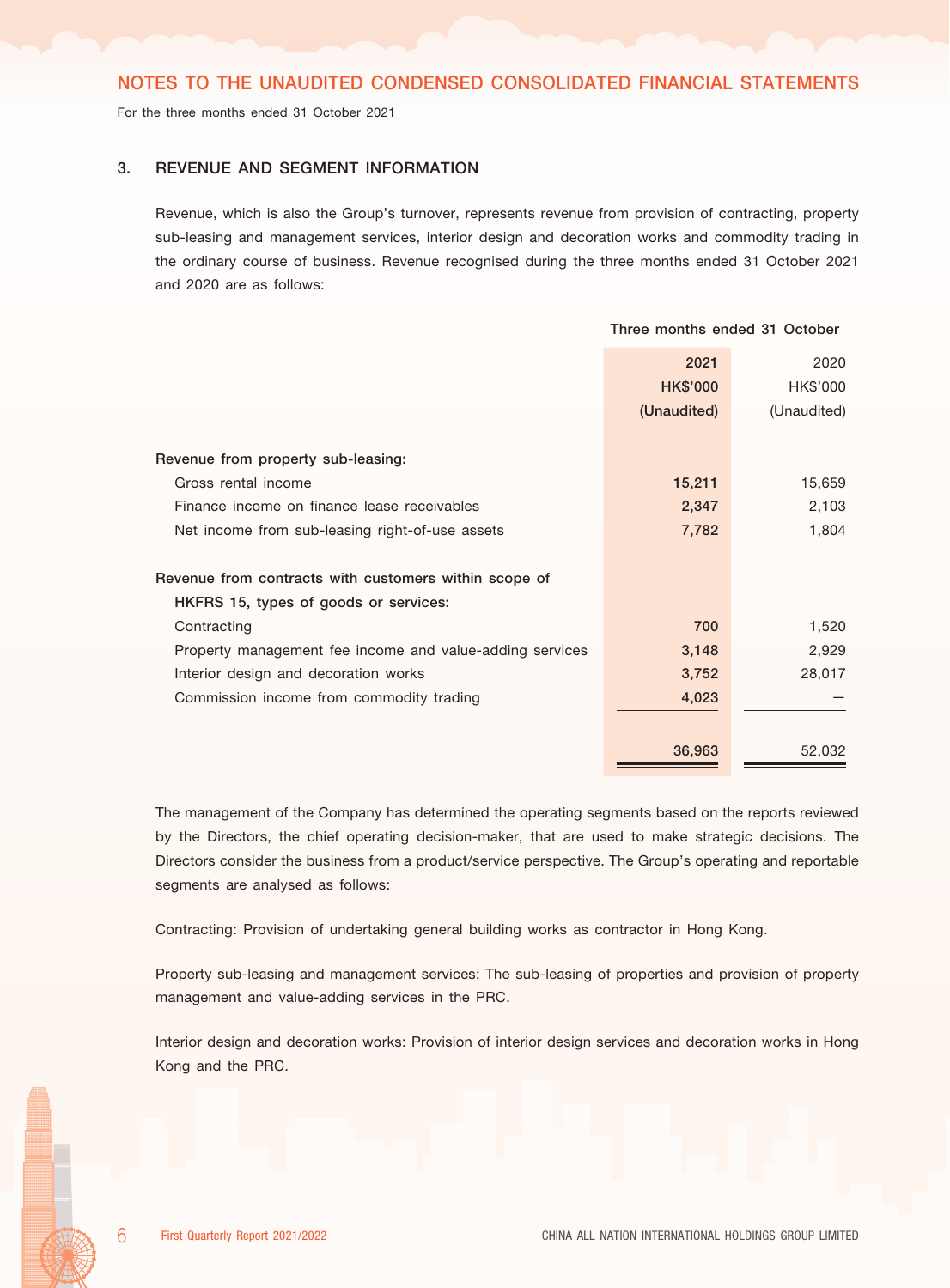For the three months ended 31 October 2021

# 3. REVENUE AND SEGMENT INFORMATION (CONTINUED)

Commodity trading: Provision of arrangement services in trading of non-ferrous metals in the PRC.

No operating segments have been aggregated to form the above reportable segments.

Segment revenue is measured in a manner consistent with that in the unaudited condensed consolidated statement of profit or loss and other comprehensive income.

# 4. OTHER INCOME AND GAINS

|                      | Three months ended 31 October |             |
|----------------------|-------------------------------|-------------|
|                      | 2021                          | 2020        |
|                      | <b>HK\$'000</b>               | HK\$'000    |
|                      | (Unaudited)                   | (Unaudited) |
|                      |                               |             |
| Bank interest income | 448                           | 308         |
| Government grants    | -                             | 432         |
| <b>Others</b>        | 127                           | 307         |
|                      |                               |             |
|                      | 575                           | 1,047       |
|                      |                               |             |

# 5. FINANCE COSTS

An analysis of finance costs is as follows:

# 2021 2020 HK\$'000 HK\$'000 (Unaudited) (Unaudited) **Interest on lease liabilities** 3,951 3,951 3,951 3,951 3,951 3,951 3,951 3,951 3,951 3,951 3,951 3,951 3,951 3,951 3,951 3,951 3,951 3,951 3,951 3,951 3,951 3,951 3,951 3,951 3,951 3,951 3,951 3,951 3,951 3,951 3,951 3,95 Loss on modification of shareholder's loan 104 and 104 and 104 and 104 and 104 and 104 and 104 and 104 and 104 Unwinding of imputed interest on loan from a shareholder 296 296 296 410 3,820 4,361

Three months ended 31 October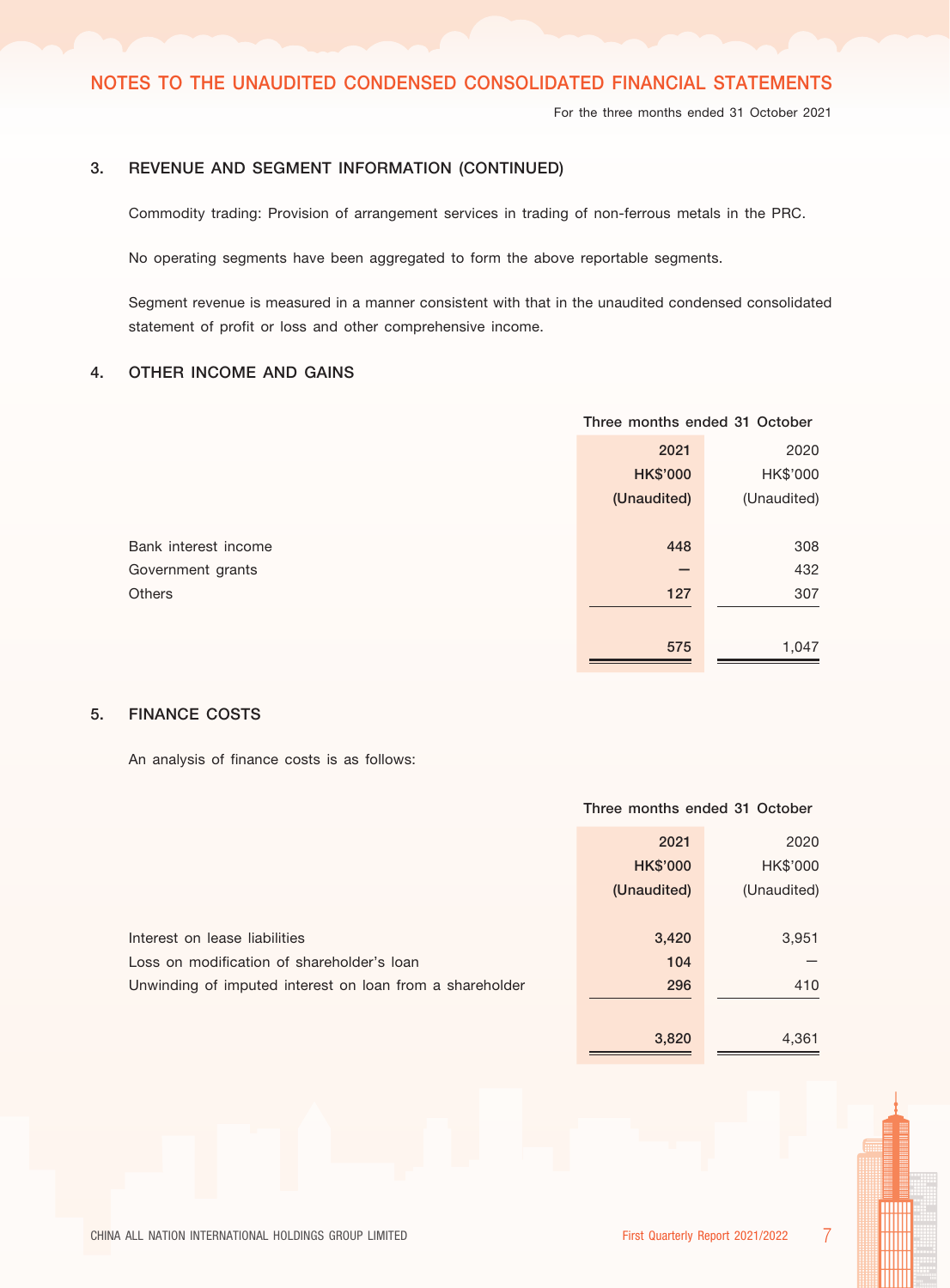For the three months ended 31 October 2021

#### 6. PROFIT BEFORE INCOME TAX

Profit before income tax is arrived at after charging:

|                                                      | Three months ended 31 October |             |
|------------------------------------------------------|-------------------------------|-------------|
|                                                      | 2021                          | 2020        |
|                                                      | <b>HK\$'000</b>               | HK\$'000    |
|                                                      | (Unaudited)                   | (Unaudited) |
|                                                      |                               |             |
| Sub-contracting costs recognised as an expense       | 3,610                         | 22,576      |
| Depreciation of investment properties                | 11,095                        | 10,209      |
| Depreciation of property, plant and equipment        | 171                           | 219         |
| Depreciation of right-of-use assets                  | 225                           | 209         |
| Loss on derecognition upon termination of leases of  |                               |             |
| finance lease receivables and lease liabilities, net | 649                           |             |
| Expenses relating to short-term leases               | 2,017                         | 2,517       |
| Employee benefits expense                            |                               |             |
| (including directors' emoluments)*:                  |                               |             |
| $-$ Salaries and allowances                          | 2,298                         | 2,209       |
| $-$ Retirement benefit scheme contributions          |                               |             |
| (defined contribution scheme)                        | 199                           | 89          |
| Other expenses**                                     |                               | 419         |

Employee benefit expense (including directors' emolument) of approximately HK\$216,000 (three months ended 31 October 2020: approximately HK\$300,000) and approximately HK\$2,281,000 (three months ended 31 October 2020: approximately HK\$1,998,000) has been included in cost of services and administrative and other operating expenses respectively.

Other expenses relate to expenses of the Group not incurred in the ordinary and usual course of business of the Group which include professional fees incurred by the Group in attending to the queries of the Stock Exchange on maintaining the listing status of the Company. With effect from 17 November 2020, trading in shares of the Company on Stock Exchange has been resumed.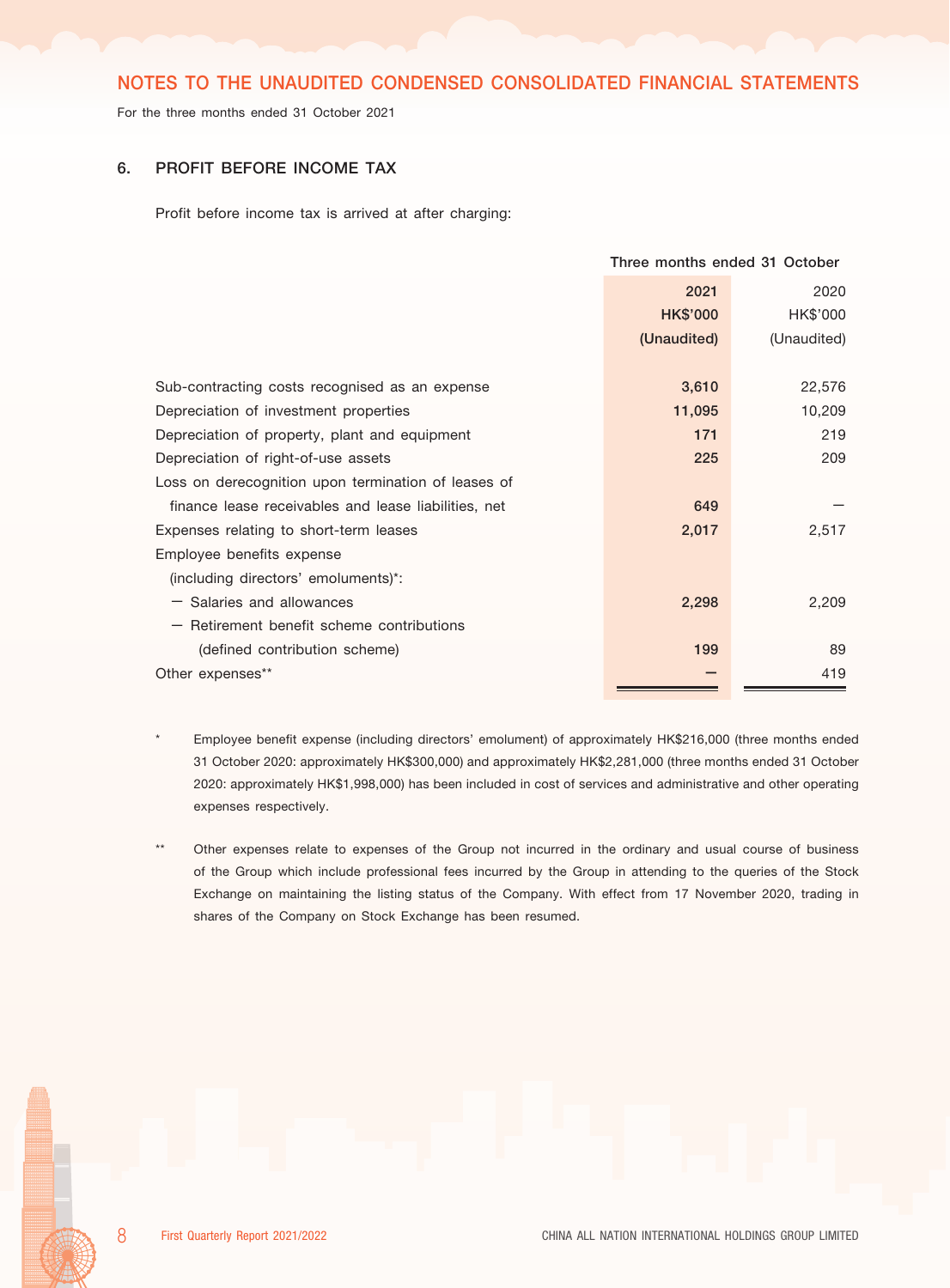For the three months ended 31 October 2021

# 7. INCOME TAX EXPENSE

Pursuant to the rules and regulations of the Cayman Islands and the British Virgin Islands (the "BVI"), the Group is not subject to any income tax in the Cayman Islands and the BVI.

No Hong Kong Profits Tax has been provided for the Relevant Period in the unaudited condensed consolidated financial statements as the Group has tax losses brought forward from previous years (for the three months ended 31 October 2020: Nil).

The PRC Enterprise Income Tax (the "EIT") is calculated at the rate of 25% prevailing in the PRC jurisdiction for the Relevant Period (for the three months ended 31 October 2020: 25%).

|                                                   | Three months ended 31 October          |                                 |
|---------------------------------------------------|----------------------------------------|---------------------------------|
|                                                   | 2021<br><b>HK\$'000</b><br>(Unaudited) | 2020<br>HK\$'000<br>(Unaudited) |
| Current $-$ PRC<br>Charge for the Relevant Period | 2,410                                  | 2,557                           |
| Deferred tax                                      | 1,039                                  | (537)                           |
| Income tax expense                                | 3,449                                  | 2,020                           |

# 8. DIVIDENDS

The Board did not recommend the payment of dividend for the Relevant Period (for the three months ended 31 October 2020: Nil).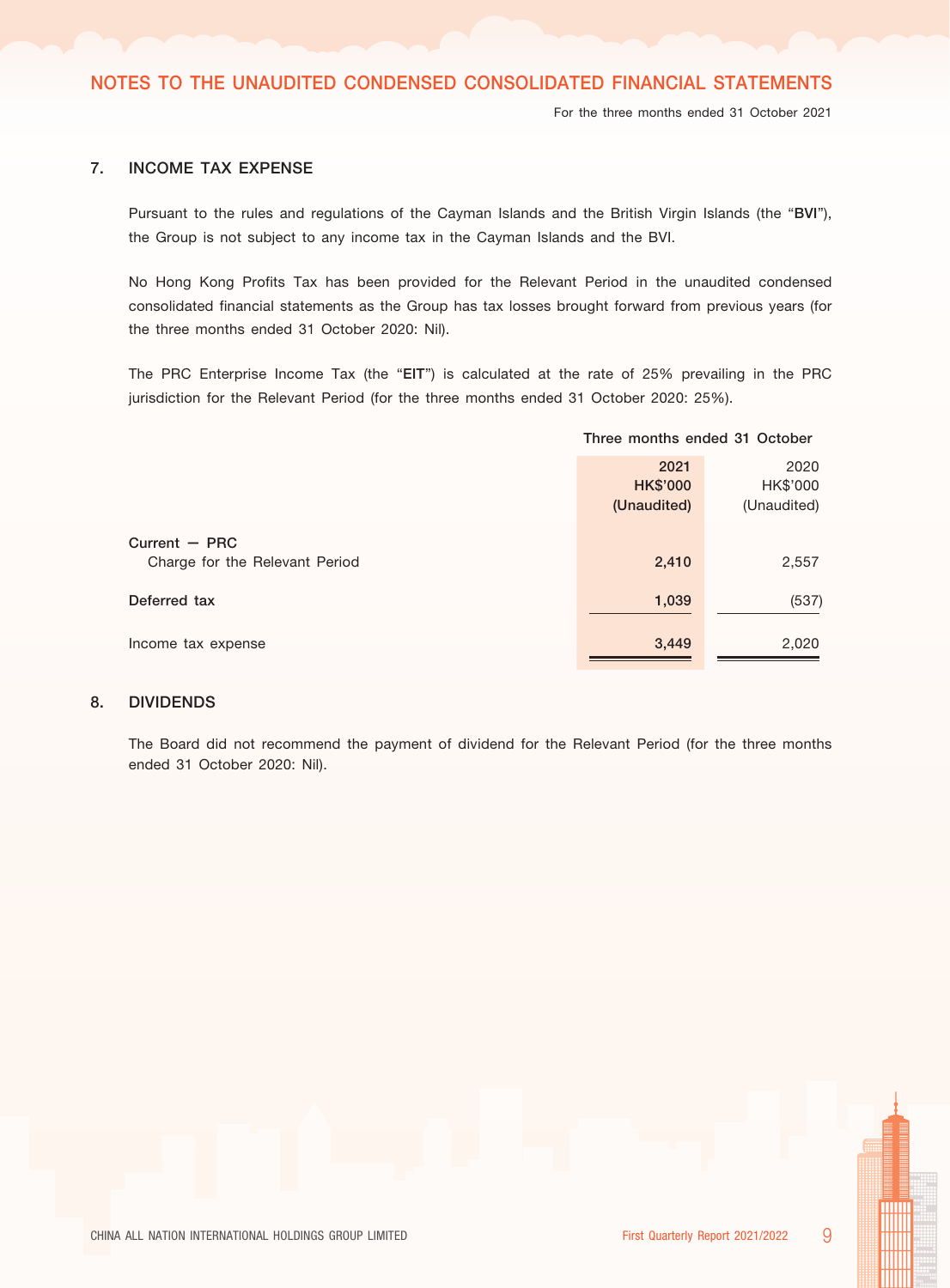For the three months ended 31 October 2021

#### 9. EARNINGS PER SHARE

The calculations of basic earnings per share for the three months ended 31 October 2021 and 2020 are based on the followings:

|                                                                                                                       | Three months ended 31 October |             |
|-----------------------------------------------------------------------------------------------------------------------|-------------------------------|-------------|
|                                                                                                                       | 2021                          | 2020        |
|                                                                                                                       | <b>HK\$'000</b>               | HK\$'000    |
|                                                                                                                       | (Unaudited)                   | (Unaudited) |
| Profit for the Relevant Period attributable to owners of the<br>Company for the purpose of basic and diluted earnings |                               |             |
| per share                                                                                                             | 5,862                         | 3,578       |
|                                                                                                                       |                               |             |
|                                                                                                                       | Number of                     | Number of   |
|                                                                                                                       | shares                        | shares      |
|                                                                                                                       | '000'                         | '000'       |
|                                                                                                                       |                               |             |
| Weighted average number of ordinary shares in issue for the                                                           |                               |             |
| purpose of basic and diluted earnings per share                                                                       | 411,200                       | 411,200     |

No diluted earnings per share was presented as there was no potential ordinary shares in issue during the Relevant Period (for the three months ended 31 October 2020: Nil).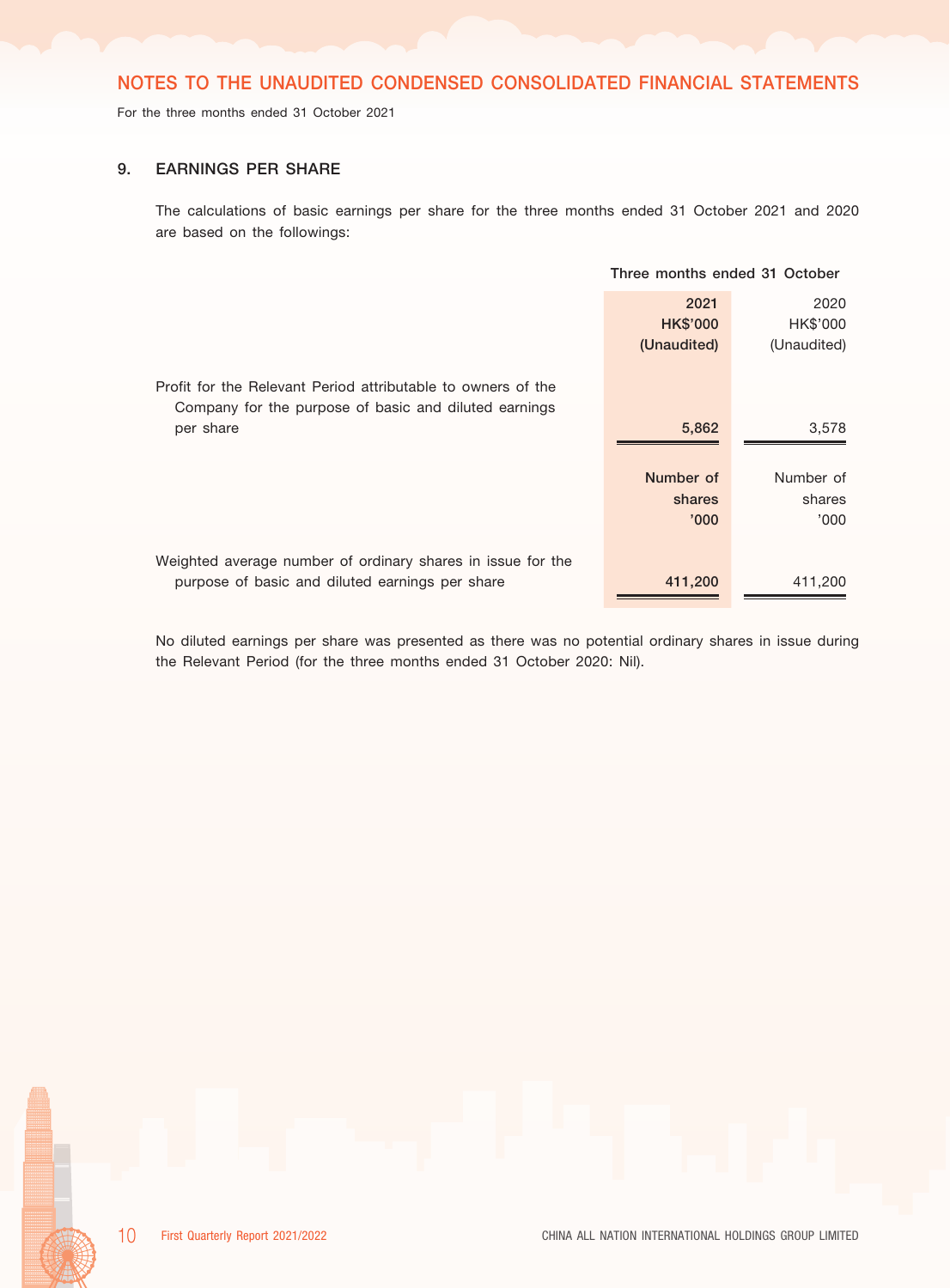#### BUSINESS REVIEW AND OUTLOOK

The Company is an investment holding company and its subsidiaries are principally engaged in the civil engineering consulting and contracting services in Hong Kong, property sub-leasing and management business in the PRC, interior design and decoration works in both Hong Kong and the PRC and commodity trading business in the PRC.

#### 1. Property sub-leasing and management services business segment

The property sub-leasing and management services business segment is operated by Shenzhen Zhongshenguotou Assets Management Co., Ltd\* (深圳中深國投資產管理有限公司) ("ZSGT"), a whollyowned subsidiary of the Company in the PRC. One of the principal business of ZSGT is sub-leasing office premises to different clientele in three categories below:

#### (a) Sub-leasing of premises

In view of the growing number of start-up and small-to-medium business to move in the grade-A office premises to enhance its corporation image and gain creditability, there is high demand for small-sized offices in the PRC. The Group considered there are ample business opportunities in such regard.

The Group's sub-leasing of premises generally focuses on office premises and involves provision of small scale (ranging from 100 sq.m. to 500 sq.m.) subdivided or partitioned office premises at grade-A commercial buildings with stylish decoration at affordable price embedding co-use/ sharing concept.

The Group will provide instant support and services to the sub-tenants, including but not limited to (i) services generally provided by property management agency, such as security service and reception service, which may be sometimes outsourced by the Group to other service providers; (ii) repair and maintenance services and tailor design, renovation and refurbishment services, leveraging the Group's resource of its interior design and decoration works business; (iii) consultation and execution on the regulatory requirement of fire control; (iv) human resources planning and manpower recruitment; (v) provision of platform on the Group's mobile application for promotional activities; and (vi) general consultation and assistance on corporate registration tax and employment benefits matters.

The sub-leasing of office premise in the PRC maintains a steady growth in the recent years, and such growing trend is expected to continue.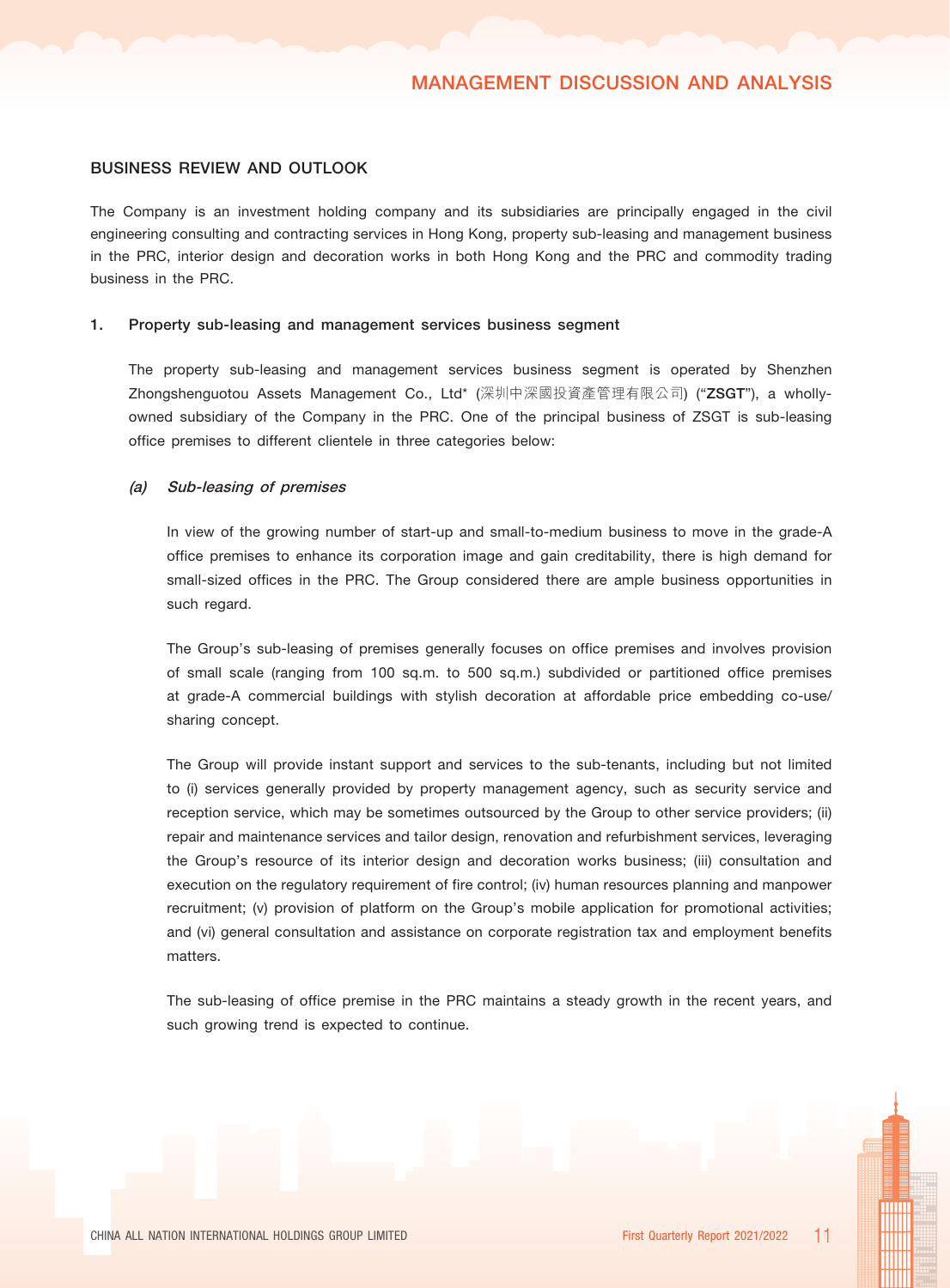# MANAGEMENT DISCUSSION AND ANALYSIS

As at the 31 October 2021, the Group leased 10 large scale properties in the PRC, of which 9 of them are situated at Futian (福田), Nanshan (南山), Baoan (寶安) and Luohu (羅湖) districts of Shenzhen; 1 property is located in Beijing, with total floor area of approximately 32,915 square meters ("sq.m.") (31 October 2020: approximately 32,782 sq.m.) for its operation of sub-leasing to sub-tenants. The occupancy rate of the Group's sub-leased properties reached over 87% (31 October 2020: 89%).

#### (b) Sub-leasing management

Sub-leasing management refers to the service of the Group that it (i) searches for premises based on customer's specifications; (ii) enters into head lease with landlord by the Group; and (iii) subleases that premises to the customers.

The customers will only need to communicate their needs to the Group in contrast to negotiating with different landlord all over the PRC one by one, and thus the Group's sub-leasing management service will be able to minimize the customers' effort, resource and cost spent on leasing which can instead be spent on their core revenue generating operation.

Given that the sub-leasing management service is demand-driven, the Group will generally enter into rental agreement with landlords back to back with the sub-leasing agreement with the customers, and as such, the Group generally does not expose itself to any risk of being unable to lease the premises out, and there is no vacancy for premises leased under the sub-leasing management service.

Sub-leasing management is target for enterprises requiring national presence, most of them are asset management companies, insurance companies, finance companies and branches of companies operates across the PRC. The demand and market sizes are expected to continue to rise and expand to include more provinces.

As at 31 October 2021, the Group's sub-leasing management service covers 4 cities, namely Shenzhen, Beijing, Shanghai, Tianjin and 20 other provinces of the PRC, namely Guangdong, Guangxi, Jiangxi, Hunan, Hubei, Hainan, Hebei, Fujian, Jilin, Shandong, Sichuan, Ningxia, Inner Mongolia, Heilongjiang, Anhui, Henan, Gansu, Shaanxi, Jiangsu and Zhejiang with total floor areas of approximately 71,899 sq.m. (31 October 2020: approximately 63,941 sq.m.).

#### (c) Co-work space

The Group operates one co-work space centre (i.e. an advanced form of business centre) at a grade–A commercial building located at Nanshan district of Shenzhen, which is Shenzhen's focal development area for hi-tech and innovative businesses.

Target customers and most of the current customers of the co-work space centre are entrepreneurs and start-up businesses.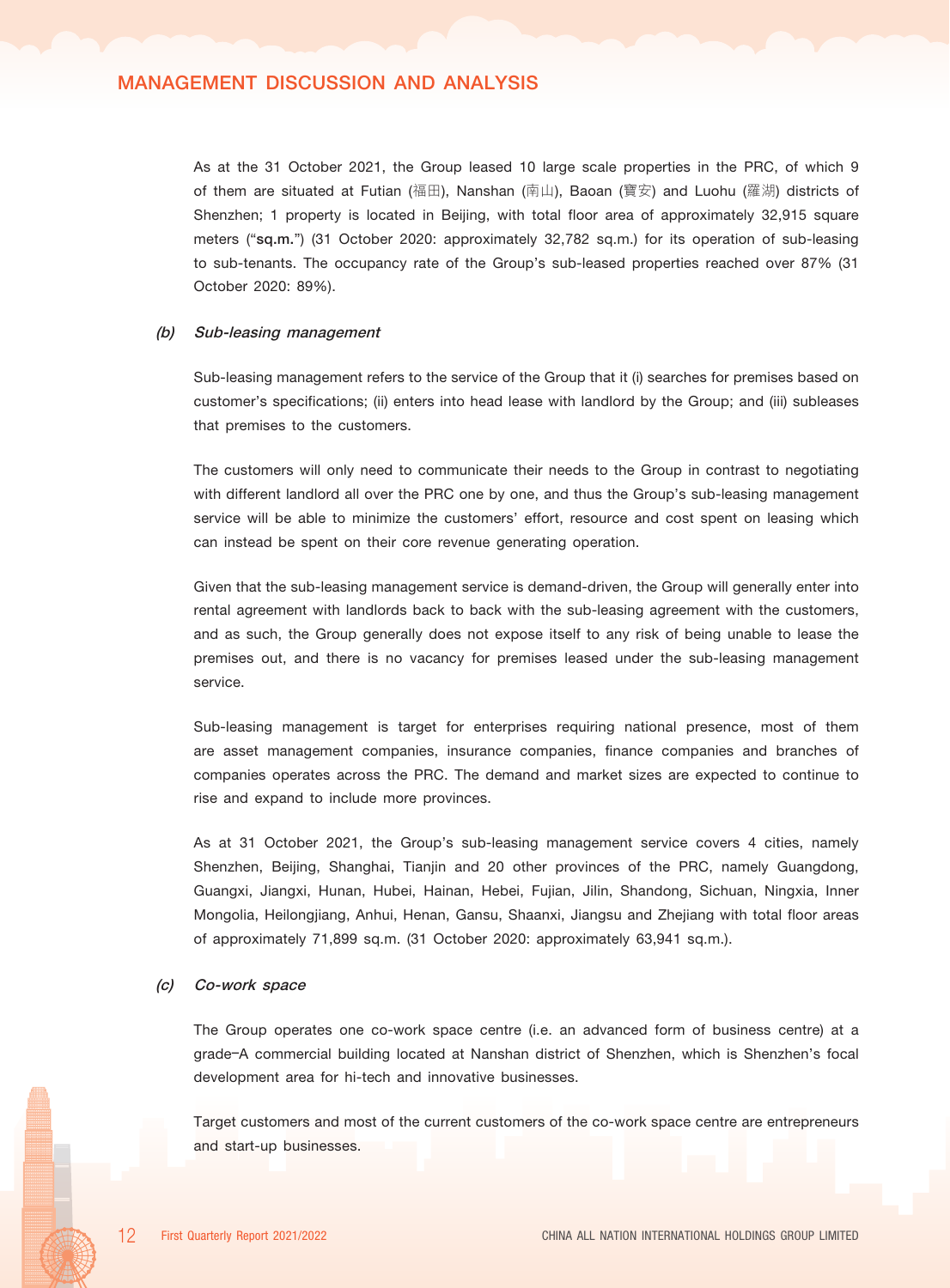# MANAGEMENT DISCUSSION AND ANALYSIS

The co-work space centre offers:

- (i) rental of office space or dedicated desks;
- (ii) rental of private office room/booth;
- (iii) conference rooms; and
- (iv) auxiliary services (e.g. provision of registered office for business licence registration purpose, front-desk and guest reception, business-class printing, mail and packing handling as well as other secretarial services);

to customers and sub-tenants of ZSGT's other leased properties in which charges are calculated based on the membership plan subscribed, which is very flexible ranging from hourly usage plan to monthly usage plan, purchased by customers and/or actual usage.

The Board believes that the property sub-leasing and management services business segment has a strong growth potential in view of:

- (i) the "Comprehensive Deepening of the Reform and Opening-up Plan for Qianhai Shenzhen-Hong Kong Modern Service Industry Cooperation Zone" issued by the PRC government. Such plan will further develop Shenzhen-Hong Kong cooperation zone in Qianhai and the total area of the cooperation zone will be expanded from 14.92 sq.km to 120.56 sq.km. It reflects the long-term strategic vision of making Qianhai's business environment world-class by 2035 which has in turn led to increase in the number of start-up and small-to-medium business and the demand for grade-A commercial offices in the PRC; and
- (ii) the concept of "co-use/sharing offices" has become more popular and widely accepted in the PRC in recent years as it offers a more flexible and affordable way for entrepreneurs to start-up and grow their businesses.

ZSGT leveraged on the existing resources to expand the scale of operation of the property sub-leasing and management services segment. In this segment, ZSGT generated revenue for property subleasing and management services of approximately HK\$28.5 million which represented an increase of approximately 26.6% as compared to same period last year (31 October 2020: approximately HK\$22.5 million). During the period, the Group has successfully concluded many new lease contracts and whereas renewed existing old lease contracts while it expired. As majority of the sub-tenants' leases with the Group are for a term of 2-3 years and the total floor area leased by the Group for sub-leasing is increasing, the Group considers that the sub-leasing business will continue to provide stable source of revenue to the Group in the future.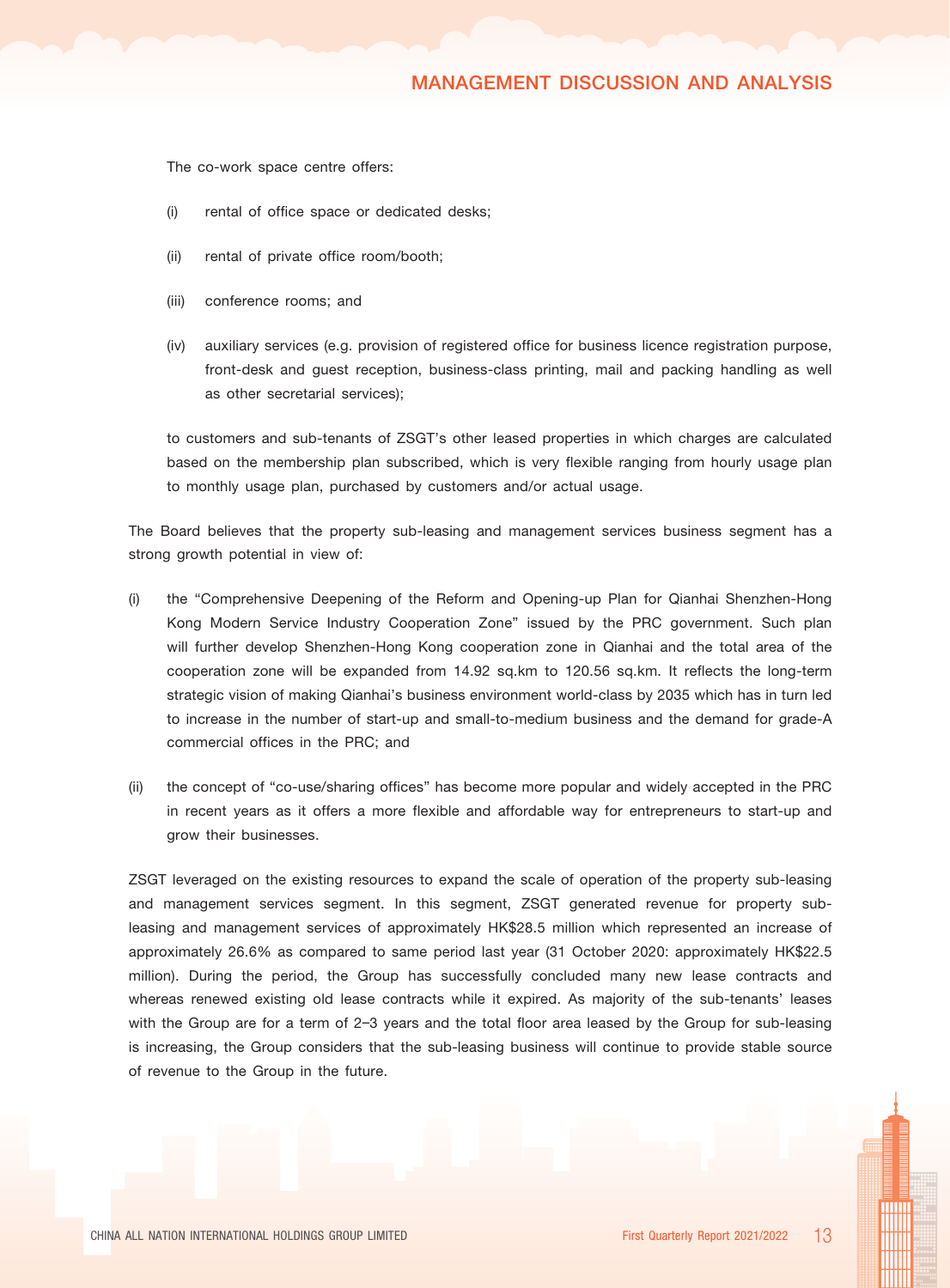#### 2. Interior design and decoration works business segment

The scope of the interior design and decoration works business of the Company covers interior design and decoration services for private offices and residential properties, and other wide-ranging projects. The Group is responsible for the overall design, purchasing and project management. The in-house design department of the Group is mainly responsible for private offices projects. The project managers of the Group ("Project Managers") are responsible for identifying suitable vendors and suppliers across different fields for providing resources and services such as fire safety equipment, air-conditioning and mechanical ventilation system, interior fitting out and electrical works, etc. The Group has outsourced the relevant tasks to the appropriate vendors and suppliers under the supervision of Project Managers in order to reach customers' expectation.

The Group's interior design and decoration works business, is operated by wholly-owned subsidiaries of the Company, KSL Engineering Limited ("KSL") and ZSGT in Hong Kong and the PRC respectively. They generated revenue of approximately HK\$3.8 million for the Relevant Period, which represented a decrease of approximately 86.6% as compared to same period last year (31 October 2020: approximately HK\$28.0 million). The market of interior design and decoration business in Hong Kong remains challenging and keen competition amongst the market players persisted. Active contractors bid for tenders at competitive prices. Besides, higher construction costs incurred due to stringent contract requirements and the increase of material and labour costs and result in trimming down profit margins. In both Hong Kong and the PRC, the progress on existing projects were slowed down by the pandemic and certain projects in the PRC were required to be suspended temporarily as requested by contracting customers. It affected the operation and reduced overall revenues of the business segment. The Group expects that such operation will resume soon in near future.

#### 3. Contracting business segment

The contracting business segment of the Group is operated by KSL, the revenue for the Relevant Period is approximately HK\$0.7 million, which represented a decrease of approximately 53.9% as compared to the same period last year (31 October 2020: approximately HK\$1.5 million). In order to secure new contracts for the contracting business segment notwithstanding the sluggish condition in Hong Kong construction industry, the Group has adopted a more aggressive approach in seeking new contracts which including but not limited to relaxing payment terms of its contracts so as to increase its competitiveness.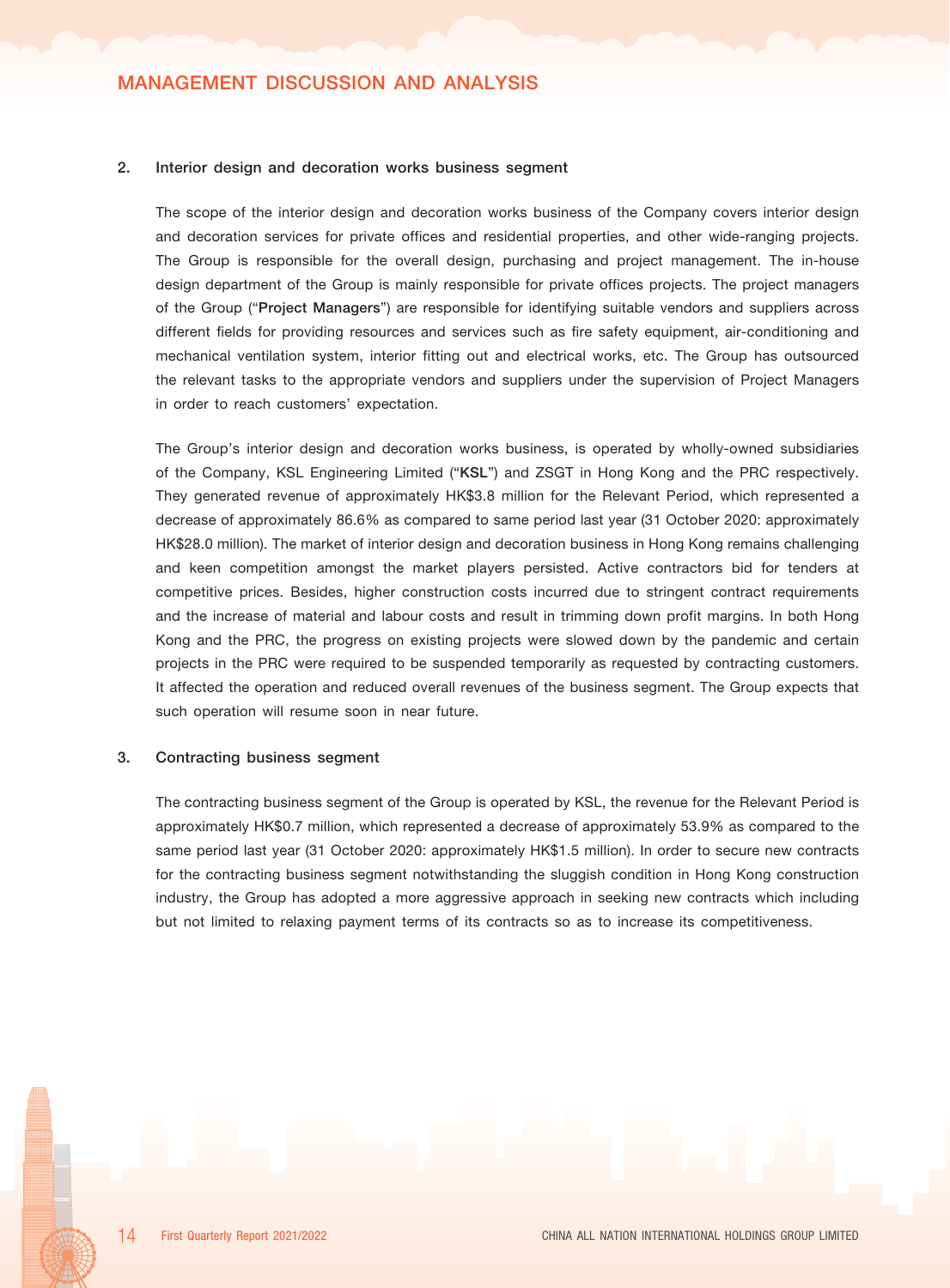#### 4. Commodity trading business segment

The commodity trading business is operated by Guangzhou Desheng Technology Limited\* (廣州市得昇 科技有限公司), a wholly-owned subsidiary of the Company established in the PRC. The revenue for the Relevant Period is approximately HK\$4.0 million (31 October 2020: Nil). The Group has employed a management team with relevant commodities trading experience for the operation and development of the commodity trading business. In order to operate the commodity trading business with safer funds and better risk control, large-scale enterprises and even state-owned enterprises are preferred as the firstchoice upstream supplier whereas the downstream customers will be enterprises with good reputation in the industry. Due to the increase of the prices of non-ferrous metals, it is expected that commodity trading business will continue to bring economic benefits to the Group.

#### **OUTLOOK**

The Board believes that these four business segments, namely, (i) the provision of civil engineering consulting and contracting services businesses; (ii) property sub-leasing and management services business; (iii) Interior design and decoration works business; and (iv) commodity trading business, are supporting the continuing development of the Group's businesses, improving its financial performance and contributing to the growth of the Group.

The financial results of the Group for the three months ended 31 October 2021 proves that the Group is on the right track as its gross profit have steadily increased. Since the Group has developed multiple business lines which are complementary to each other, it no longer solely relies on a single business. The fast-growing property sub-leasing and management services business as well as the commodity trading business do not only provide stable sources of revenue to the Group and improve the Group's profitability, but also diversify the overall business risk of the Group. Expansion of the Group's business to the PRC also allows the Group to maintain its growth momentum and reduce its reliance on a single market especially in view of the current adverse market conditions in Hong Kong.

Looking forward, the Directors will continue to develop the Group's existing businesses in Hong Kong while at the same time continue its expansion in the PRC. The Group and the management team are determined to intensify their effort so that the Group can continue to thrive.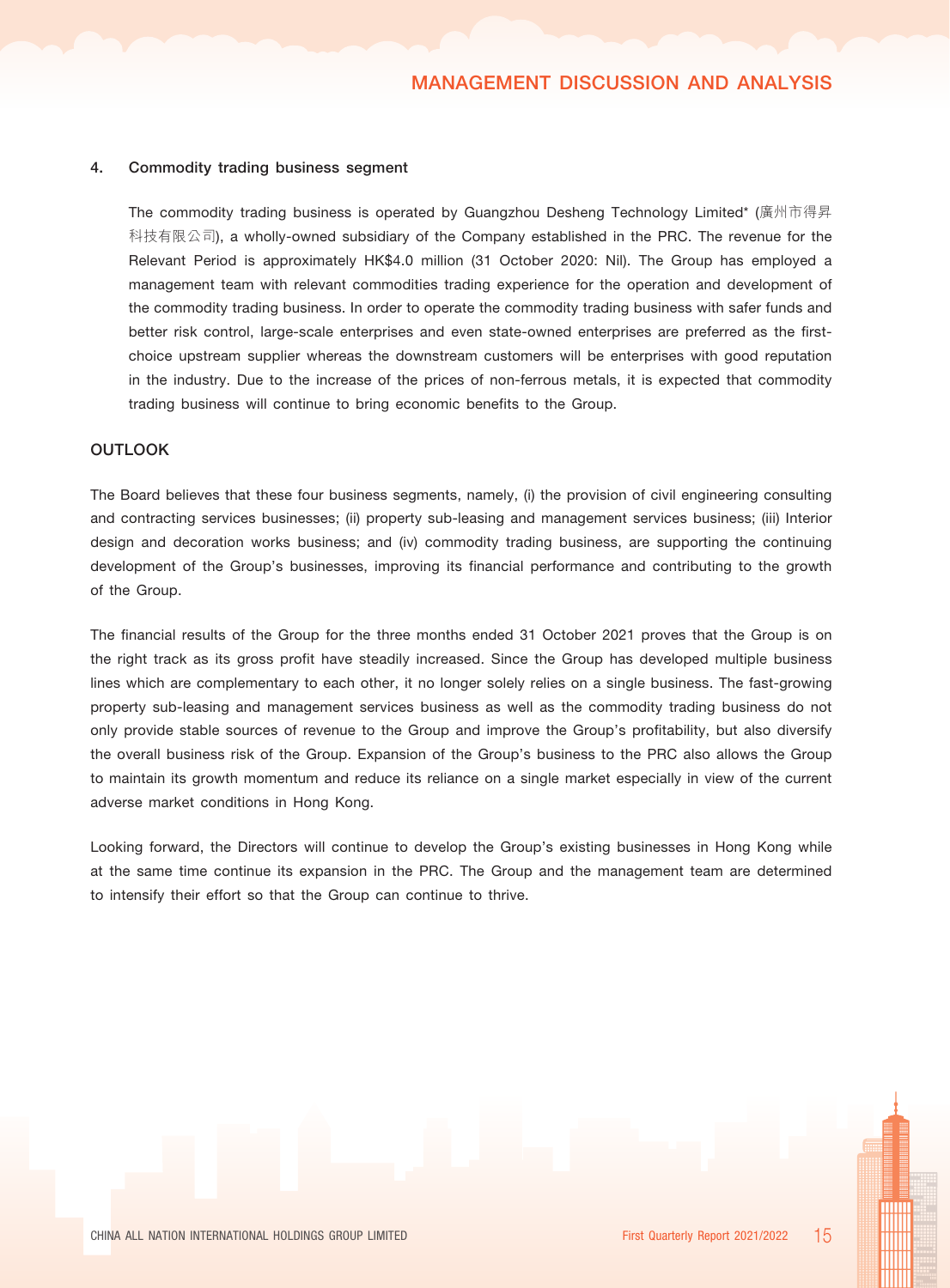# MANAGEMENT DISCUSSION AND ANALYSIS

#### FINANCIAL REVIEW

#### Revenue

Our revenue decreased from approximately HK\$52.0 million for the three months ended 31 October 2020 to approximately HK\$37.0 million for the Relevant Period, representing a decrease of approximately 29.0%. Such decrease was mainly due to the sharply decrease in revenue derived from the interior design and decoration works business which net off the increase in revenue which derived from the property sub-leasing and management services as well as the commodity trading businesses.

#### Cost of Services

Our cost of services decreased from approximately HK\$37.6 million for the three months ended 31 October 2020 to approximately HK\$19.9 million for the Relevant Period, representing a decrease of approximately 47.1%. Such decrease was in line with the decrease in revenue of the Group. The major cost items of the Group include sub-contracting charge, depreciation of investment properties and expenses relating to short terms leases and etc.

#### Gross Profit

Our gross profit increased from approximately HK\$14.4 million for the three months ended 31 October 2020 to approximately HK\$17.1 million for the Relevant Period, representing an increase of approximately 18.2%, as a result of the increase in the revenue of commodity trading business.

#### Other Income and Gains

Our other income and gains decreased by approximately HK\$0.4 million from approximately HK\$1.0 million for the three months ended 31 October 2020 to approximately HK\$0.6 million for the Relevant Period. Such decrease was mainly due to the cut down of government grants.

#### Administrative and Other Operating Expenses

Our administrative and other operating expenses amounted to approximately HK\$4.5 million and HK\$5.5 million for the three months ended 31 October 2021 and 2020 respectively, representing a decline of approximately 18.5% for the same period of last year.

#### Profit for the Relevant Period

As a results of the aforesaid, the business of the Group recorded a profit of approximately HK\$5.9 million for the Relevant Period, representing an increase of approximately 63.9% as compared to a profit of approximately HK\$3.6 million for the three months ended 31 October 2020.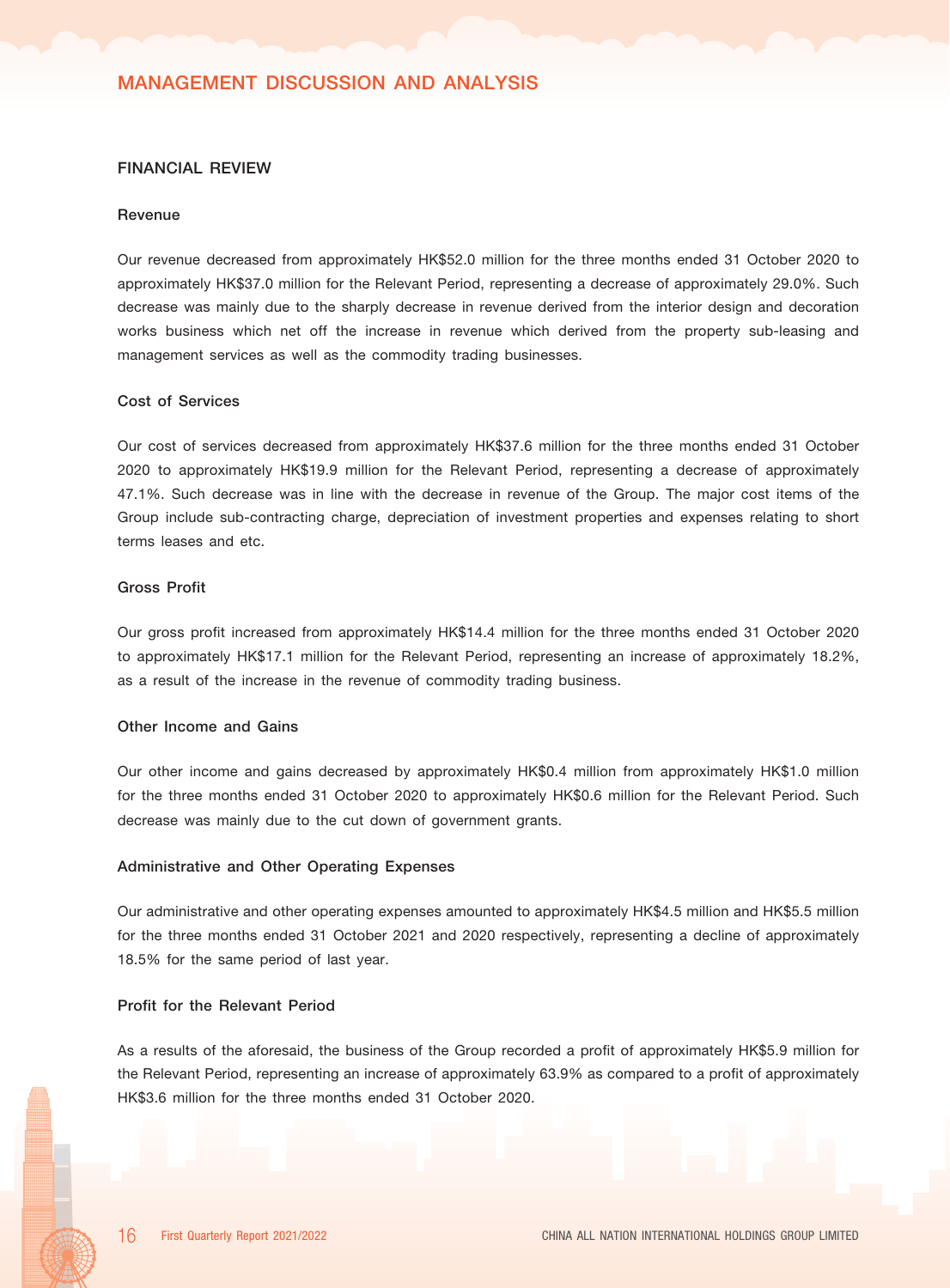#### **Dividends**

The Board does not recommend the payment of dividend for the Relevant Period (Three months ended 31 October 2020: Nil).

#### Liquidity and Financial Resources

The Group maintained a healthy financial position during the Relevant Period. As at 31 October 2021, the Group had cash and cash equivalent of approximately HK\$112.8 million (31 July 2021: approximately HK\$82.7 million).

The current ratio as at 31 October 2021 was 1.6 (31 July 2021: 1.6).

#### Gearing Ratio

The gearing ratio of the Group as at 31 October 2021 was 11.4% (31 July 2021: 13.4%).

The gearing ratio is calculated as total borrowing divided by total equity as at the respective dates.

#### Treasury Policy

The Group has adopted a prudent financial management approach towards its treasury policies and thus maintained a healthy liquidity position throughout the Relevant Period. The Group strives to reduce exposure to credit risk by performing ongoing credit assessments and evaluations of the financial status of its customers. To manage liquidity risk, the Board closely monitors the Group's liquidity position to ensure that the liquidity structure of the Group's assets, liabilities and other commitments can meet its funding requirements from time to time.

#### Pledge of Assets

As at 31 October 2021, the Group did not have any charges on its assets (31 July 2021: Nil).

#### Foreign Exchange Exposure

Most of the Group's bank balances and income are denominated in either Renminbi or Hong Kong dollars. The Group has not experienced any material difficulties or negative impacts on its operations as a result of fluctuations in currency exchange rates. The Board considered that no hedging of exchange risk is required and accordingly, there were no financial instruments being used for hedging purposes during the three months ended 31 October 2021. Nevertheless, the management will continue to monitor the Group's foreign exchange exposure and will take prudent measures as and when appropriate.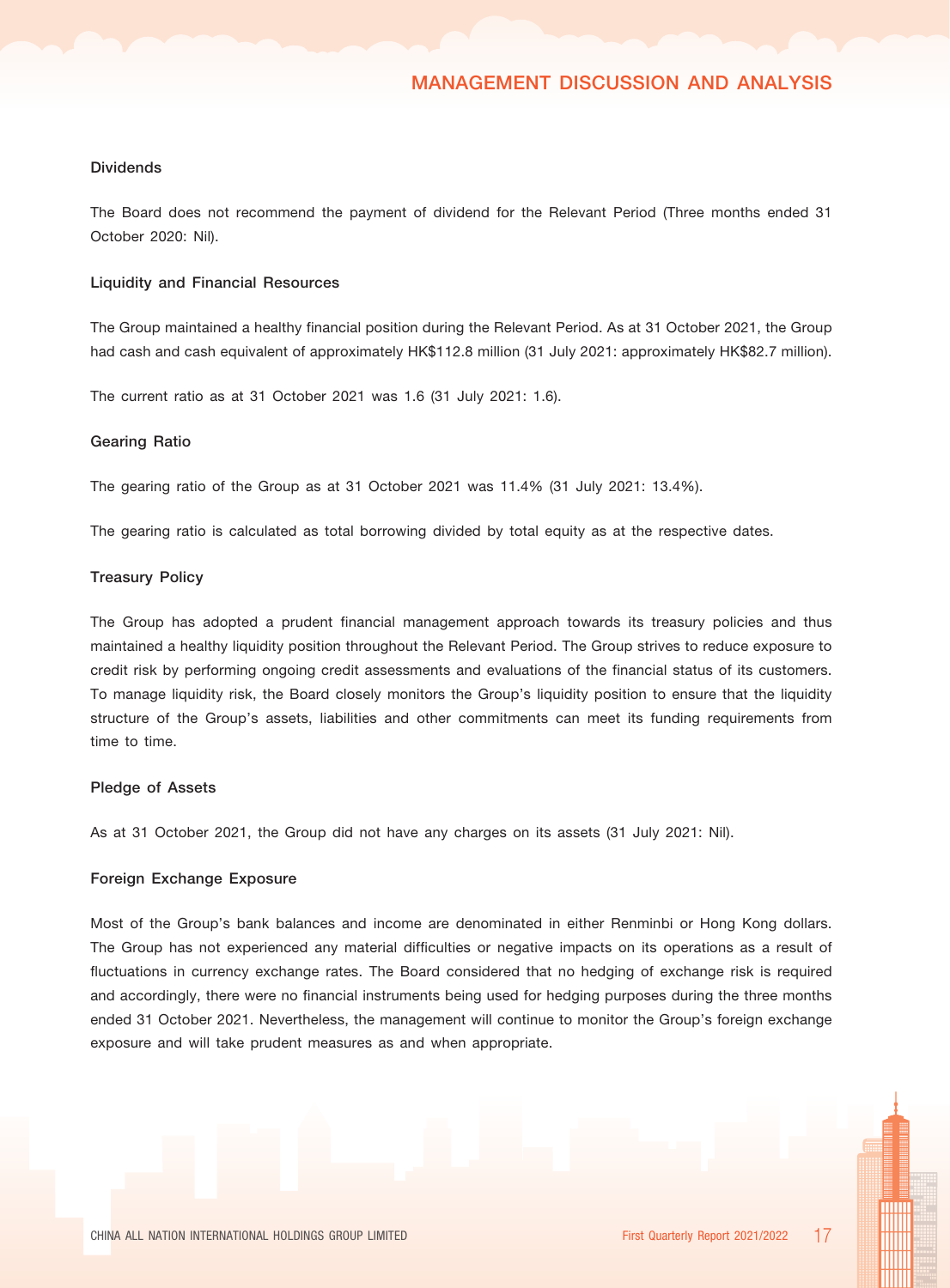#### Capital Commitments

The registered capital of Shenzhen Fuqingyuan Technology Limited ("Fuqingyuan") is RMB5.0 million. The Group committed as at 31 October 2021 to invest in Fuqingyuan, a wholly-owned subsidiary, amounting to RMB5.0 million (equivalent to approximately HK\$6.1 million) (31 July 2021: RMB5.0 million (equivalent to approximately HK\$6.0 million)).

#### Significant Investments Held

Except for investment in its subsidiaries, the Group did not hold any significant investment in equity interest in any other company as at 31 October 2021.

#### Material Acquisitions, Deregistrations and Disposals of Subsidiaries and Affiliated Companies

The Group did not have any other material acquisitions, deregistrations and disposals of subsidiaries and affiliated companies for the period ended 31 October 2021.

#### Contingent Liabilities

The Group did not have any other material contingent liabilities as at 31 October 2021 (31 July 2021: Nil).

#### Future Plans for Material Investments or Capital Assets

For the period ended 31 October 2021, save as investment properties that may be recognised in accordance with HKFRS 16 for new leases under the Group's property sub-leasing and management business, the Group did not have other plans for material investments and capital assets.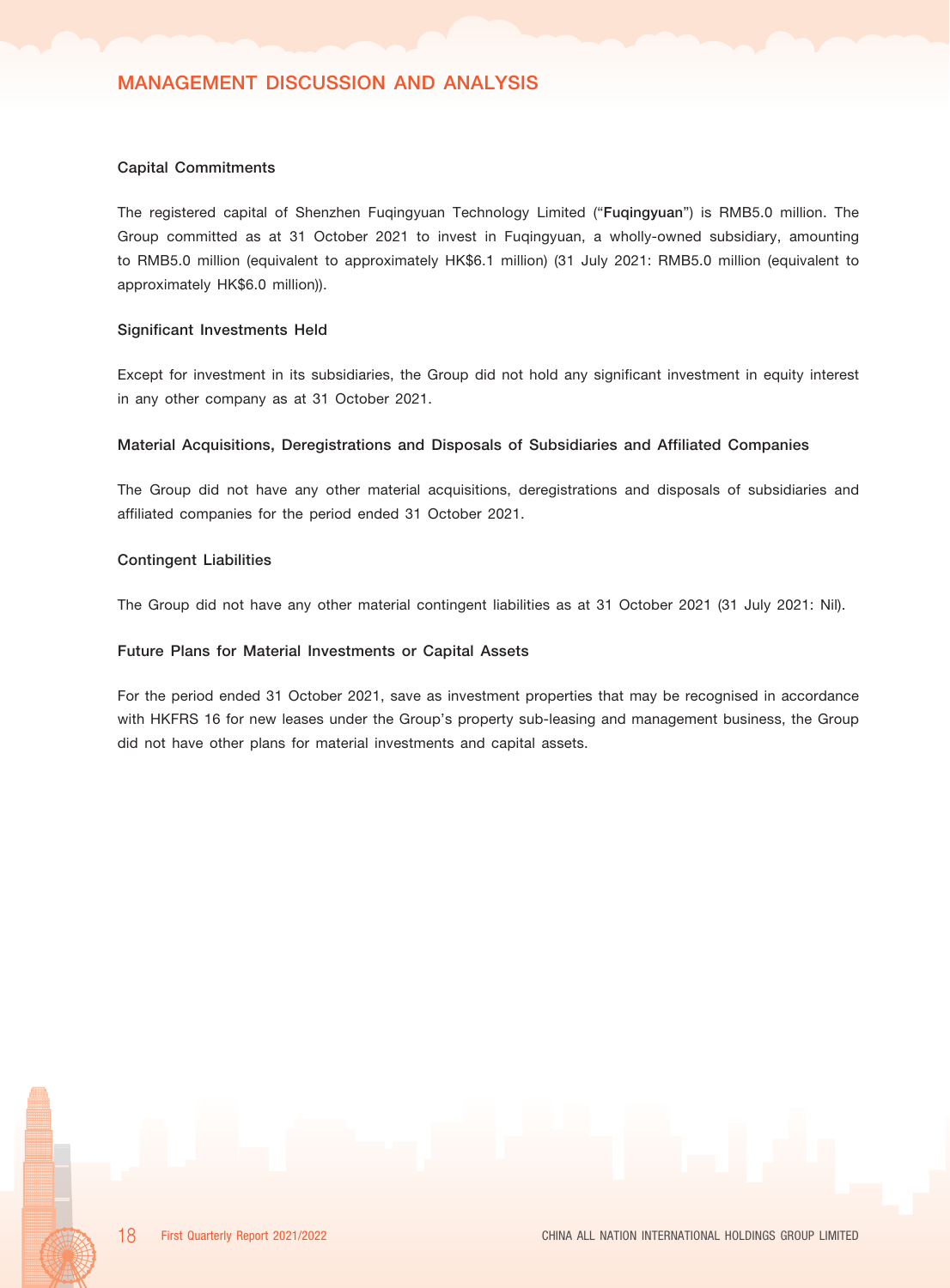# PROFIT GUARANTEE AND LOAN FROM THE SINGLE LARGEST SHAREHOLDER OF THE **COMPANY**

On 11 October 2019, the Group received an amount of HK\$30,000,000 regarding a loan from a shareholder, Mr. Lin Ye ("Mr. Lin"), who is also an executive Director and the chairman of the Board, which is restricted to be used for the purpose of financing the Company's potential acquisition of an office premise in Hong Kong and its related expenses, and providing extra assurance for the profit guarantee provided by Mr. Lin in favour of the Company.

After assessment of the internal resources of the Group, the Directors consider that it would be sufficient for the Group to apply half amount of the loan from a shareholder for the development of the Group's sub-leasing business. As such, on 3 April 2020, the Company repaid HK\$15,000,000 to Mr. Lin. Mr. Lin consented to and the Company released the remaining restricted cash for development of the Group's sub-leasing business.

As disclosed in the announcement of the Company dated 30 September 2020, the Group's audited consolidated earnings before interest, taxes, depreciation and amortisation (the "EBITDA") for the year ended 31 July 2020, which amounted to approximately HK\$82.0 million, is more than the profit guarantee made by Mr. Lin in favor of the Company (i.e. the EBITDA of the Group for the year ended 31 July 2020 being not less than HK\$13,800,000) (the "Profit Guarantee"). Accordingly, there will not be any compensation made by Mr. Lin to the Company for any shortfall of the Profit Guarantee for the year ended 31 July 2020.

As disclosed in the announcement of the Company dated 6 October 2021 in relation to the performance of Profit Guarantee from the single largest shareholder of the Company, the EBITDA of the Group which based on the audited consolidated results of the Company and its subsidiaries for the year ended 31 July 2021, amounted to approximately HK\$88 million, which is more than the profit guarantee for the year ended 31 July 2021 and there will not be any compensation made by Mr. Lin to the Company for any shortfall of the Profit Guarantee for the year ended 31 July 2021. The cheque placed by Mr. Lin with the Company's solicitors in escrow to secure the Profit Guarantee will be returned to Mr. Lin.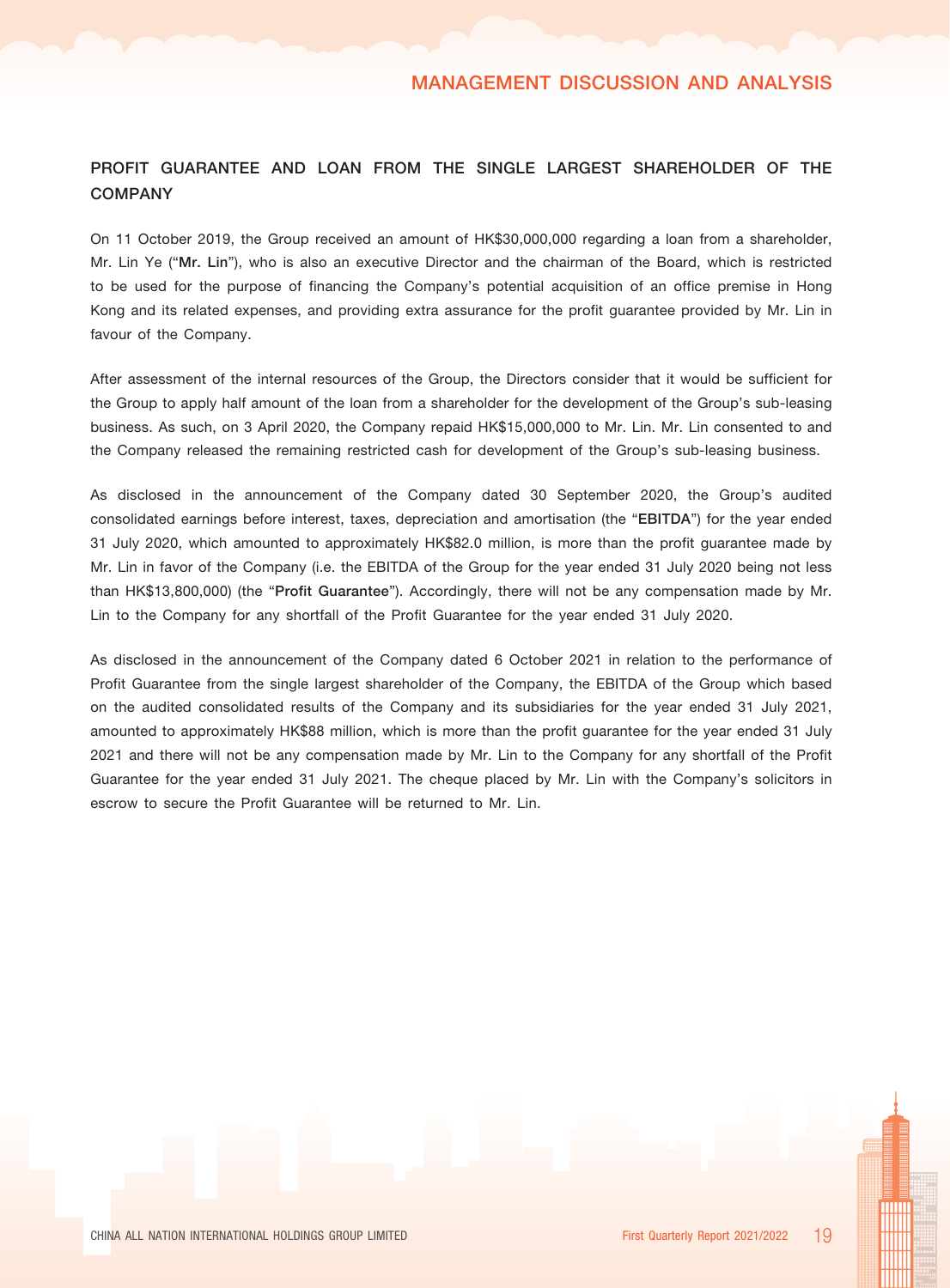#### DISCLOSURE OF INTERESTS

# A. Directors' and Chief Executives' Interests and Short Positions in Shares, Underlying Shares and **Debentures**

As at 31 October 2021, the interests and short positions of the Directors and chief executive of the Company in the shares (the "Shares"), underlying shares and debentures of the Company or any of its associated corporations (within the meaning of Part XV of the Securities and Futures Ordinance (Chapter 571 of the laws of Hong Kong (the "SFO")) which were required to be notified to the Company and the Stock Exchange under Divisions 7 and 8 of Part XV of the SFO (including any interests or short positions which they are taken or deemed to have under such provisions of the SFO) or as recorded in the register of the Company required to be kept under Section 352 of the SFO, or which were required to be notified to the Company and the Stock Exchange pursuant to Rules 5.46 to 5.67 of the Rules Governing the Listing of Securities on GEM of the Stock Exchange (the "GEM Listing Rules"), were as follows:

#### Long positions in the Shares

|                     |                                      | Number of       |               |
|---------------------|--------------------------------------|-----------------|---------------|
|                     |                                      | ordinary shares | Approximate   |
|                     |                                      | interested      | percentage of |
| Name of Director    | Capacity                             | (Long position) | shareholding  |
|                     |                                      |                 |               |
| Mr. Lin Ye (Note 1) | Beneficial owner                     | 29,513,000      | 7.18%         |
|                     | Interest in a controlled corporation | 86,534,000      | 21.04%        |

#### Note:

1. 86,534,000 Shares are held by Sonic Solutions Limited as a beneficial owner. The entire issued share capital of Sonic Solutions Limited is wholly-owned by Mr. Lin. As such, Mr. Lin is deemed to be interested in 86,534,000 Shares held by Sonic Solutions Limited for the purposes of the SFO.

Save as disclosed above and so far as is known to the Directors, as at 31 October 2021, none of the Directors and chief executive of the Company had any interests or short positions in the Shares, underlying shares or debentures of the Company or any of its associated corporations (within the meaning of Part XV of the SFO) which were required to be notified to the Company and the Stock Exchange under Divisions 7 and 8 of Part XV of the SFO (including interests or short positions which they were taken or deemed to have under such provisions of the SFO) or as recorded in the register of the Company required to be kept under Section 352 of the SFO, or which were required to be notified to the Company and the Stock Exchange pursuant to Rules 5.46 to 5.67 of the GEM Listing Rules.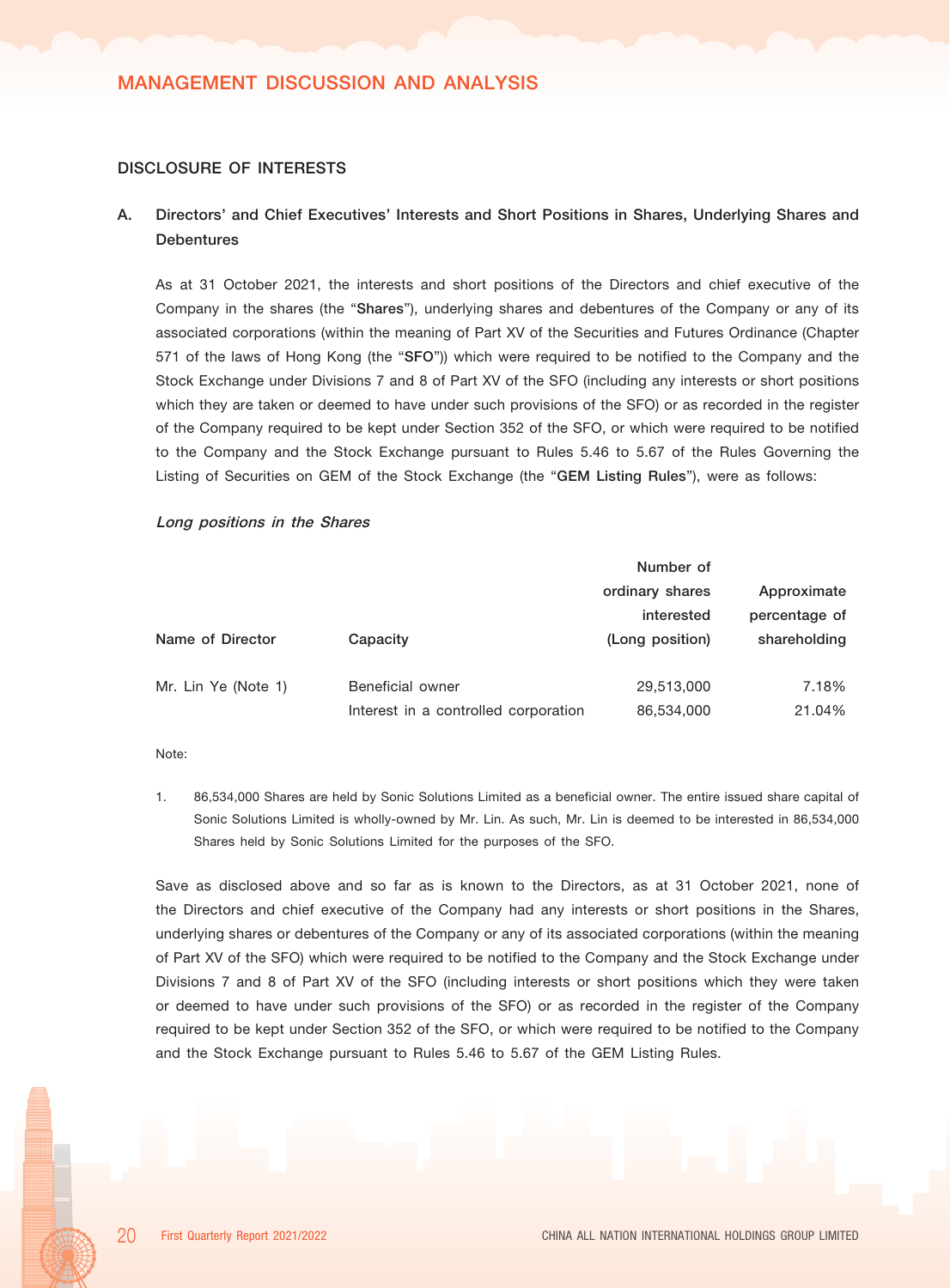# B. Substantial Shareholders' and Other Persons' Interests and Short Positions in Shares, Underlying Shares and Debentures

As at 31 October 2021, so far as was known to the Directors, the interests and short positions of the following persons (other than the Directors or chief executive of the Company) or entities which would fall to be disclosed to the Company under the provisions of Divisions 2 and 3 of Part XV of the SFO or were requested to be recorded in the register required to be kept under Section 336 of the SFO were as follows:

|                                        |                                         | Number of     | Approximate   |
|----------------------------------------|-----------------------------------------|---------------|---------------|
|                                        |                                         | <b>Shares</b> | percentage of |
| Names of Shareholders                  | Nature of interest                      | (Note 1)      | shareholding  |
| Sonic Solutions Limited (Note 2)       | Beneficial owner                        | 86,534,000    | 21.04%        |
| Jing Shiqi (Note 3)                    | Interest in a controlled<br>corporation | 60,000,000    | 14.59%        |
| Wealth Triumph Corporation<br>(Note 3) | Beneficial owner                        | 60,000,000    | 14.59%        |
| Liu Guo Ping                           | Beneficial owner                        | 54,833,000    | 13.33%        |
| Li Song                                | Beneficial owner                        | 34,738,000    | 8.45%         |
| Xia Yuging                             | Beneficial owner                        | 32,135,000    | 7.81%         |
| Pan Guorong                            | Beneficial owner                        | 30,000,000    | 7.30%         |

Notes:

- 1. Interests in Shares stated above represent long positions.
- 2. The entire issued share capital of Sonic Solutions Limited is wholly-owned by Mr. Lin Ye, an executive director of the Company.
- 3. Mr. Jing Shiqi beneficially owns the entire issued share capital of Wealth Triumph Corporation which in turns hold 60,000,000 Shares. As such, Mr. Jing Shiqi is deemed, or taken to be, interested in all the Shares held by Wealth Triumph Corporation for the purposes of the SFO. Mr. Jing Shiqi is the sole director of Wealth Triumph Corporation.

Save as disclosed above, as at 31 October 2021, no person, other than the Directors and chief executive of the Company whose interests are set out in the section "Disclosure of Interests" above, had notified the Company of an interest or short position in the shares or underlying shares of the Company that was required to be recorded in the register required to be kept by the Company pursuant to Section 336 of the SFO.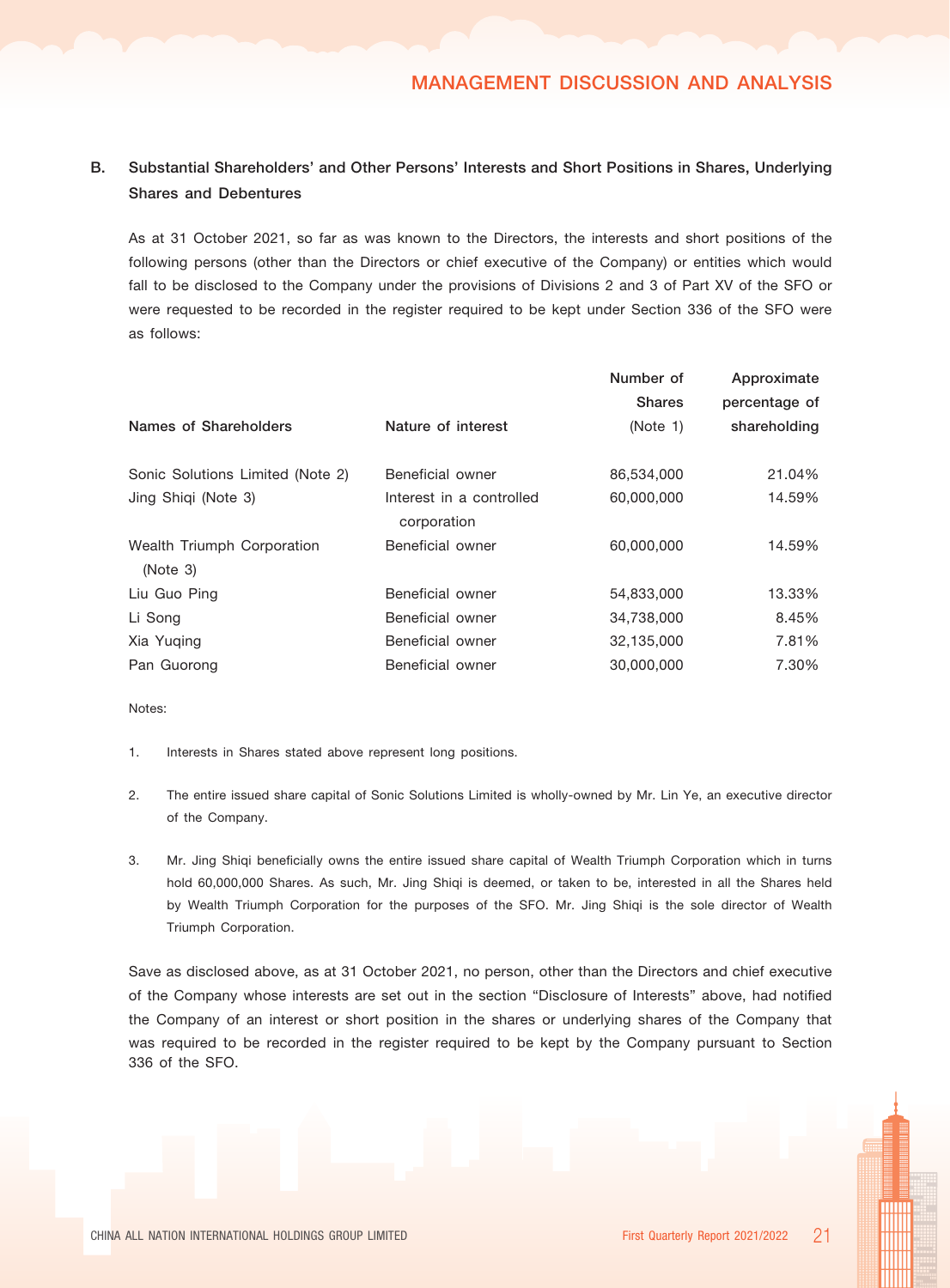#### COMPETITION AND CONFLICT OF INTEREST

Having made specific enquiry of all Directors and substantial shareholders, during the Relevant Period, none of the Directors and substantial shareholders of the Company, neither themselves nor their respective close associates (as defined in the GEM Listing Rules) had held any position or had interest in any businesses or companies that were or might be materially competing with the business of the Group, or gave rise to any concern regarding conflict of interests.

#### PURCHASE, SALES OF REDEMPTION OF THE COMPANY'S LISTED SECURITIES

During the Relevant Period and up to the date of this report, neither the Company nor any of its subsidiaries has purchased, sold or redeemed any of the Company's listed securities.

#### CORPORATE GOVERNANCE CODE

During the Relevant Period and up to the date of this report, the Company has complied with the applicable code provisions of the Corporate Governance Code (the "CG Code") as set out in Appendix 15 of the GEM Listing Rules, except for the deviation from code provision A.2.1 of the Code as described below.

Pursuant to code provision A.2.1 of the Code, the roles of the chairman and chief executive should be separate and should not be performed by the same individual. During the Relevant Period, there have been no chief executive in the Company. Mr. Lin Ye acted as the Chairman of the Board, and is responsible for the overall management and formulation of business strategy of the Group.

The Board does not have the intention to fill the position of the chief executive of the Company at present and believe the absence of the chief executive will not have adverse effect to the Company, as decisions of the Company will be made collectively by the executive Directors. The Board will keep reviewing the current structure of the Board and the need for appointment of a suitable candidate to perform the role of chief executive. Appointment will be made to fill the chief executive post to comply with code provision A.2.1 of the Code if necessary.

#### CODE OF CONDUCT REGARDING SECURITIES TRANSACTIONS BY DIRECTORS

The Group has adopted a code of provisions of conduct regarding securities transactions by the Directors (the "Code of Conduct") on terms no less exacting than the required standards of dealings set out in Rules 5.48 to 5.67 of the GEM Listing Rules. Having made specific enquiries with the Directors, all Directors have confirmed that they have complied with the required standards set out in the Code of Conduct during the Relevant Period and up to the date of this report.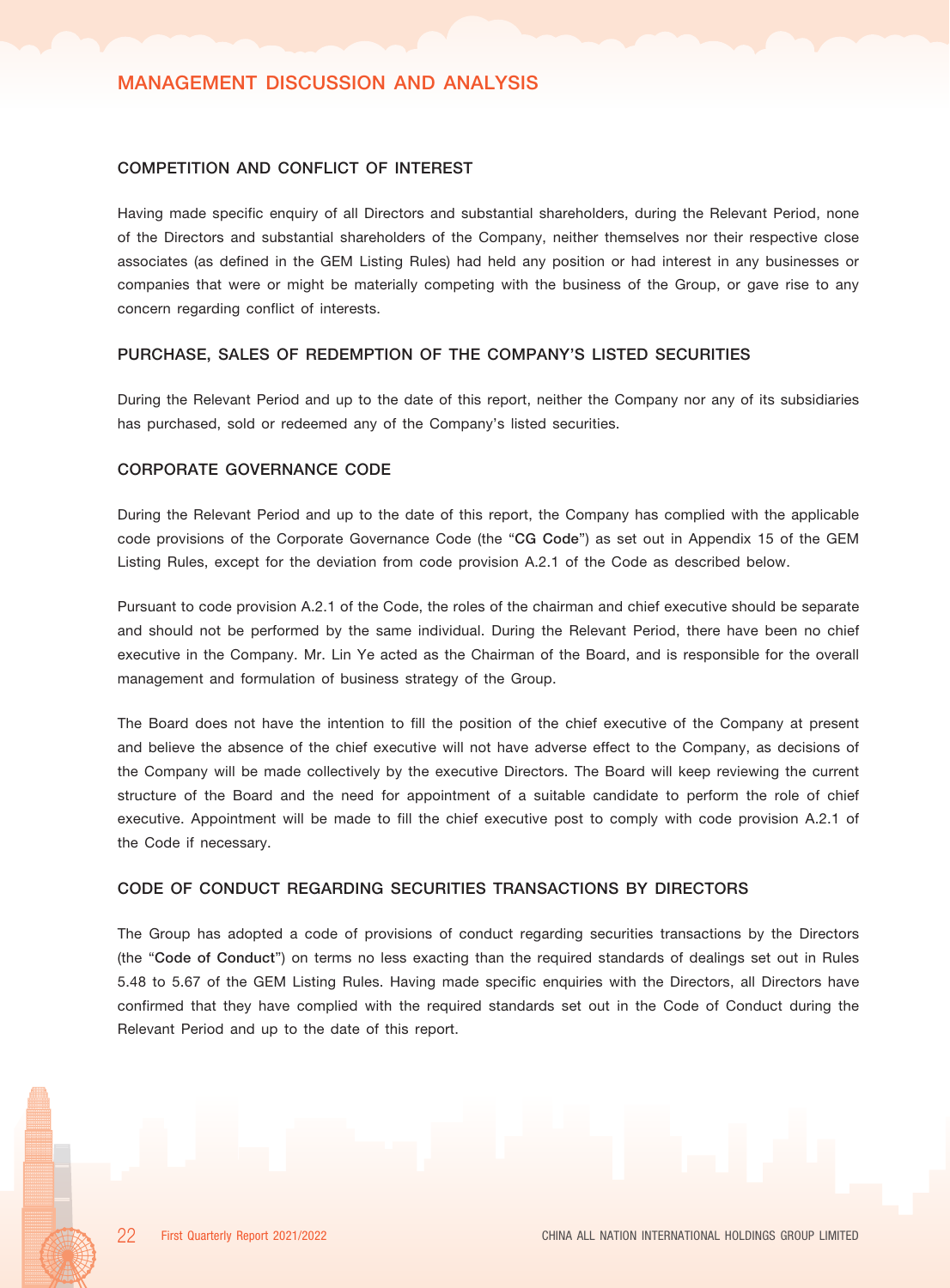#### SHARE OPTION SCHEME

The Company conditionally adopted a share option scheme on 19 November 2014 (the "Scheme"). The terms of the Scheme are in accordance with the provisions of Chapter 23 of the GEM Listing Rules.

No share option has been granted since the adoption of the Scheme and there was no share option outstanding as at 31 October 2021.

#### AUDIT COMMITTEE

The Board established an audit committee (the "Audit Committee") on 19 November 2014 with its written terms of reference in compliance with paragraphs C.3.3 and C.3.7 of the CG Code. The primary duties of the Audit Committee are to review and supervise the Group's financial reporting process, risk management, and internal control system of the Group, nominate and monitor external auditors and to provide advice and comments to the Board on matters related to corporate governance. The Audit Committee consists of three members, namely Ms. Kwong Ka Ki (Chairperson), Mr. Yu Hua Chang and Ms. Guo Liying, all being independent nonexecutive Directors, Ms. Kwong Ka Ki currently serves as the chairperson of the Audit Committee.

The Audit Committee has reviewed this report and the unaudited consolidated financial statements of the Group for the Relevant Period.

# DECISION FROM THE STOCK EXCHANGE TO SUSPEND THE TRADING OF OUR SHARES UNDER RULE 17.26 OF THE GEM LISTING RULES

On 3 May 2019, the Stock Exchange issued a decision letter that the Company has failed to maintain a sufficient level of operations or have tangible assets of sufficient value and/or intangible assets for which a sufficient potential value can be demonstrated to the Stock Exchange to warrant its continued listing under GEM Listing Rule 17.26 and the circumstances of the Company to be an extreme case which warrants a trading suspension of the Company's shares under GEM Listing Rule 9.04(3) (the "Decision").

On 10 May 2019, the Company applied for a review on the Decision and the Company's review on the Decision was heard by the GEM Listing Committee on 17 July 2019.

On 29 July 2019, the GEM Listing Committee informed the Company that the GEM Listing Committee had decided to uphold the Decision (the "LC Decision"). On 2 August 2019, the Company applied for a review on the LC Decision by the GEM Listing (Review) Committee. The review hearing of the GEM Listing Committee Decision by the GEM Listing Review Committee took place on 22 October 2019. On 31 October 2019, the Company received a fax from the GEM Listing Review Committee that they had decided to uphold the GEM Listing Committee Decision (the "GEM Listing Review Committee Decision").